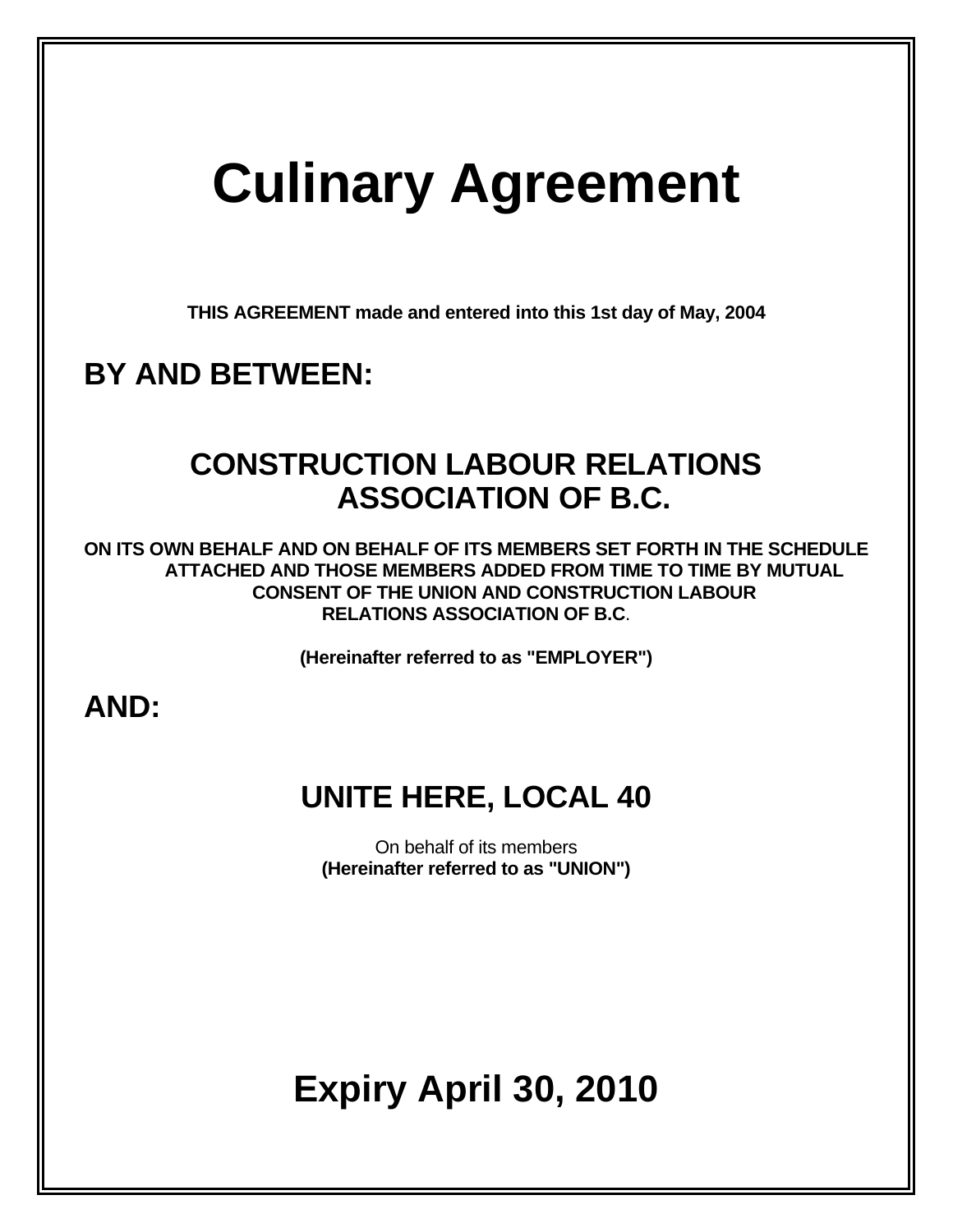### **INDEX**

| Article<br>1.00      |  |  |  |
|----------------------|--|--|--|
| Article<br>2.00      |  |  |  |
| Article<br>3.00      |  |  |  |
| Article<br>4.00      |  |  |  |
| Article<br>5.00      |  |  |  |
| Article<br>6.00      |  |  |  |
| Article<br>7.00      |  |  |  |
| Article<br>8.00      |  |  |  |
| Article<br>9.00      |  |  |  |
| Article 10.00        |  |  |  |
| Article 11.00        |  |  |  |
| Article 12.00        |  |  |  |
| Article 13.00        |  |  |  |
| Article 14.00        |  |  |  |
| Article 15.00        |  |  |  |
| Article 16.00        |  |  |  |
| Article 17.00        |  |  |  |
| Article 18.00        |  |  |  |
| Article 19.00        |  |  |  |
| Article 20.00        |  |  |  |
| Article 21.00        |  |  |  |
| Article 22.00        |  |  |  |
| Article 23.00        |  |  |  |
| Article 24.00        |  |  |  |
| Article 25.00        |  |  |  |
| Article 26.00        |  |  |  |
| Article 27.00        |  |  |  |
| Article 28.00        |  |  |  |
| Article 29.00        |  |  |  |
| Article 30.00        |  |  |  |
| Addendum One         |  |  |  |
| Addendum Two         |  |  |  |
| Addendum Three       |  |  |  |
| Addendum Four        |  |  |  |
| <b>Addendum Five</b> |  |  |  |
| Addendum Six         |  |  |  |
|                      |  |  |  |
|                      |  |  |  |
|                      |  |  |  |
|                      |  |  |  |

All Articles in this Agreement shall apply equally to both male and female gender. Where the male gender is used in this Agreement it is to be interpreted to include the female gender.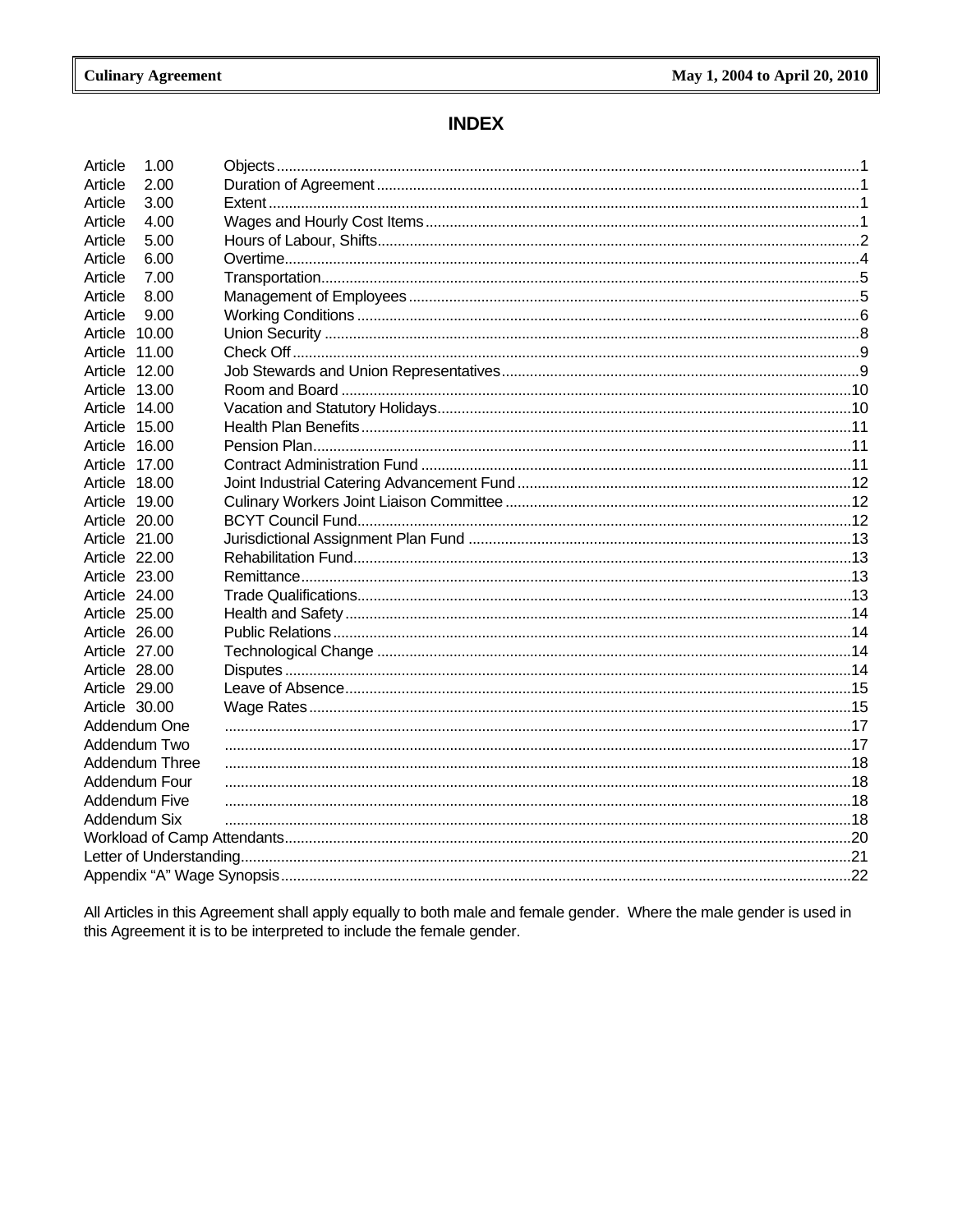#### **ARTICLE 1.00 -- OBJECTS**

**1.01** The objects of this Agreement are to stabilize the food service and catering industry; provide fair and reasonable working conditions and job security for Employees; prevent strikes and lockouts; record the terms of Agreement as to conditions of employment, hours of work and rates of pay and generally to assure the highest quality of production obtainable by the most economical and efficient conduct of the Employer's operations, the cleanliness and protection of the Employer's property, reasonable provisions for the safety and health of Employees and the prompt and fair disposition of disputes arising out of this Agreement.

#### **ARTICLE 2.00 -- DURATION OF AGREEMENT**

- **2.01** The term of the collective agreement shall commence on May 1, 2004 through April 30, 2010. Sixty (60) days prior to each anniversary date of the agreement, commencing March 1, 1996, it shall be mutually agreed to arrange for both trade level and main table discussions on areas of concern to the parties.
- **2.02** The operation of Section 66 (2) of the Labour Code of British Columbia Act is hereby excluded.

#### **ARTICLE 3.00 -- EXTENT**

#### **3.01 Application:**

 This Agreement shall apply to all work performed by Employees of the Employer in the classification listed herein on recognized construction projects in the Province of British Columbia.

- **3.02** The Employer signatory to this Agreement will not sub-contract any work within the jurisdiction of UNITE HERE Local 40, which is to be performed at the job site, except to a contractor who is signatory to this Agreement.
- **3.03** This Agreement shall not apply to:

 The Employer's Employees excluded by the Labour Relations Code, nor to any other Employee or Employees subsequently excluded by supplementary Agreement between the Employer and the Union and without limiting the generality of the foregoing to undermentioned Employees: technical, professional and supervisory staff, operating engineers and firemen or office and clerical personnel.

- **3.04** Should any part hereof or any provision herein contained be rendered and declared invalid by reason of any existing or subsequently enacted legislation or by any decree of a court of competent jurisdiction, such invalidation of such part or portion of this Agreement shall not invalidate the remaining portions hereof and such remaining portions shall continue in full force and effect.
- **3.05** The parties hereto agree that the provisions as contained within Section 79 of the Labour Code of British Columbia shall apply.

#### **ARTICLE 4.00 -- WAGES AND HOURLY COST ITEMS**

- **4.01** The minimum hourly wage rates provided in Article 30 shall remain in effect throughout the specified or extended term of this Agreement.
- **4.02** In the event of new methods being introduced to perform work not covered by the classifications specified in the Collective Agreement, such new classifications may be mutually agreed upon between the Employer and the Union. Failing mutual Agreement, the matter shall be referred to the Liaison Committee.
- **4.03** There shall be no requirement to work a multiple classification where there is an established eight (8) hour work load within the Employee's dispatch classification.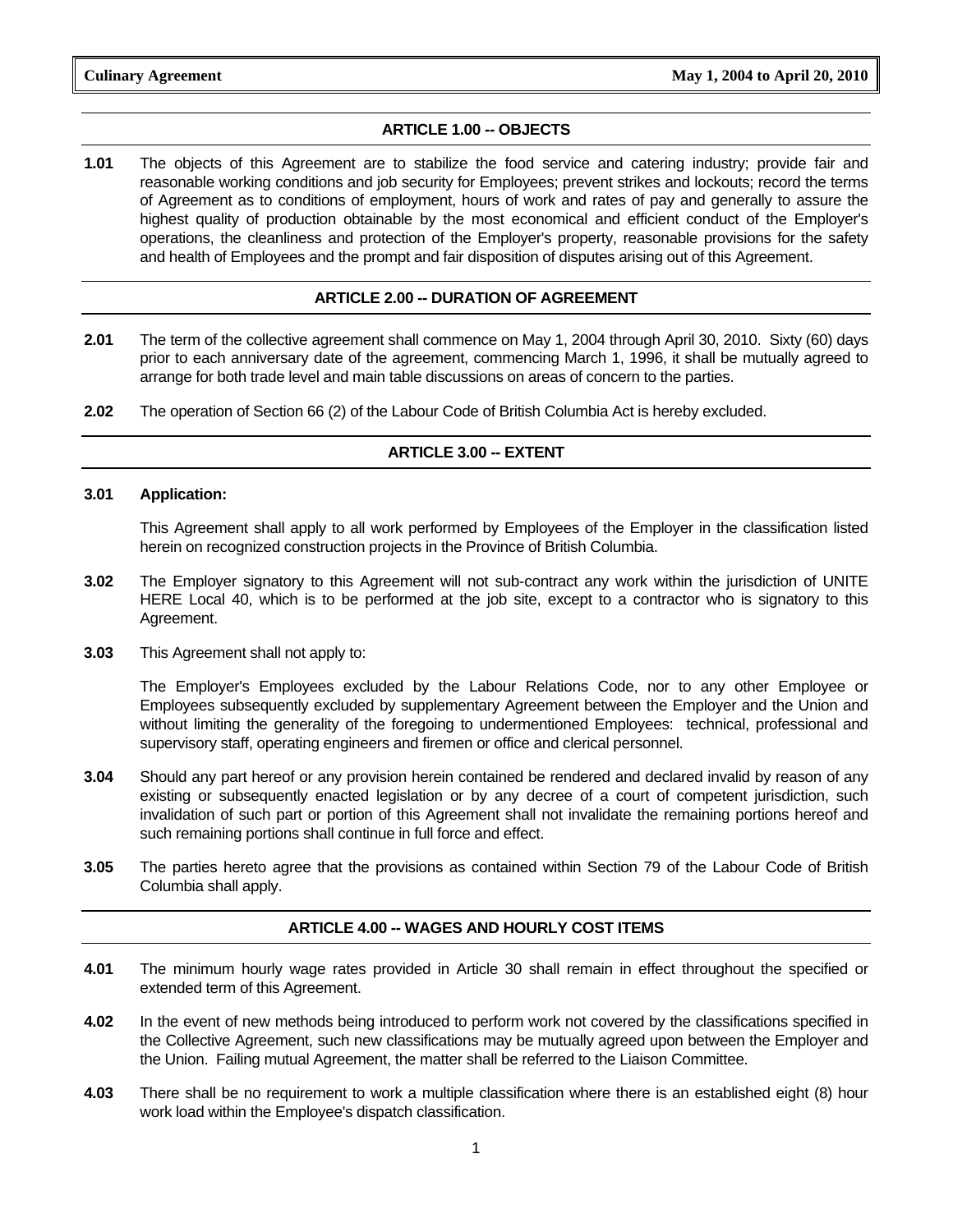- **4.04** When, to meet the Employer's requirements, an Employee is temporarily transferred to a lower classification job while work is still available for him at his regular job, he shall receive the wage rate for his regular job. When, due to shortage of work, an Employee is transferred to a lower classification job as an alternative to layoff or discharge he shall receive the wage rate for such lower classification job effective the day following such transfer.
- **4.05** Where an Employee works in a higher hourly wage classification he shall be paid the higher rate for a minimum of four (4) hours. If he works more than four (4) hours at the higher wage classification, he shall be paid the higher rate for the entire shift. Thereafter he shall receive the wage rate for such higher rated classification.
- **4.06** A temporary transfer shall not normally exceed one-half month after which the Employee shall either revert to his previous classification or transfer permanently to the new classification job, except where the Employee is substituting for an Employee absent for reasons of sickness, accident, vacation or other approved absence, in which case the temporary transfer may extend for a longer period.
- **4.07** Pay cheques will be presented to the Employees on the 15th and the end of each month or such earlier date wherein the 15th or end of each month falls on a Saturday, Sunday or Statutory Holiday. To accommodate the above payroll dates, the Employer shall hold back one payroll period or any portion thereof after commencement of work. When an Employee is terminated, all wages and holiday pay due shall be paid or arrangements made not later than the following day to mail these to the Employee.
- **4.08** Should an Employee be employed on a project where an Employer is unable to provide the Employee's regular wages, such Employee shall be entitled to a cash draw in an amount up to two hundred dollars (\$200.00) in order to provide cash monies to the Employee until such time as the Employer is able to provide the Employee with the wages owed as per that payroll period. The cash draw shall be deducted from the wages earned by the Employee during that specific payroll period.
- **4.09** The Employer will provide a separate or detachable itemized statement with each pay showing the number of hours at straight time, premium time and overtime rates, the wage rate and total deductions from the amount earned. Exchange charges will be added to the cheque or otherwise provided for by the Employer.

#### **ARTICLE 5.00 -- HOURS OF LABOUR, SHIFTS**

- **5.01** An Employee's work week shall be established as being a five (5) day work week, Monday through Friday inclusive.
- **5.02 (i)** For all work performed on Saturday, the Employee shall be compensated at one and one-half (1-1/2) times his base hourly rate of pay for all hours worked.
	- **(ii)** For all work performed on Sunday, the Employee shall be compensated at two (2) times his base hourly rate of pay for all hours worked.
- **5.03** No Employee covered and within the scope of this Agreement shall be employed at straight time for more than:
	- **(i)** Eight (8) hours in any one day
	- **(ii)** Forty (40) hours in any one work week
	- **(ii)** Following five (5) consecutive days in any one work week, all Employees covered by this Agreement shall be entitled to two (2) consecutive days off.
- **5.04** The Employer will schedule and operate shifts such as may be required and such shifts shall be either in conjunction or overlapping.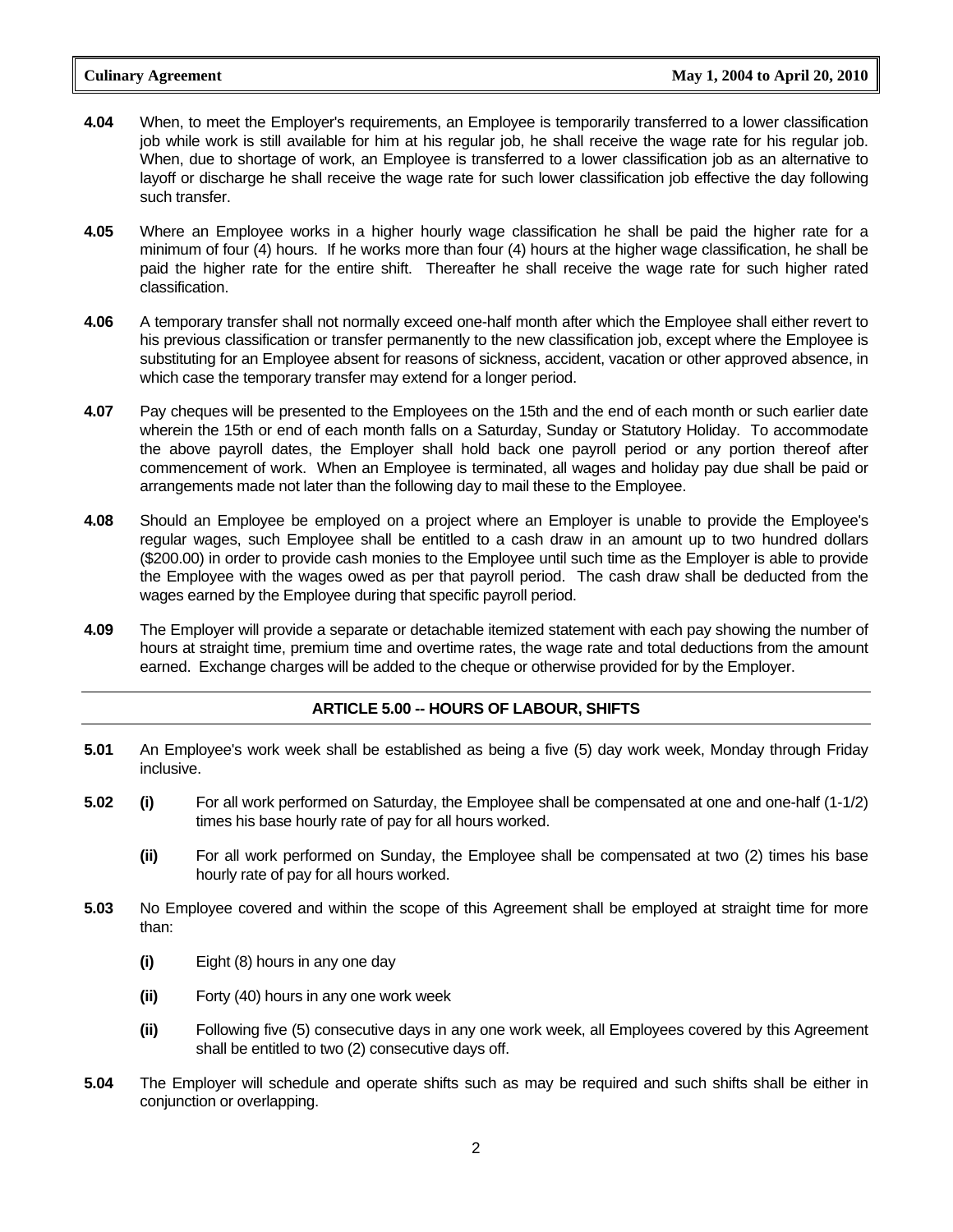- **5.05** It is understood and agreed that split shift or night shift premiums are not to be included in the base hourly rate when computing overtime hourly rates.
- **5.06** On a split shift, all hours worked after twelve (12) hours from commencement of the shift shall be paid at a premium rate. I.E Monday through Friday at time and one-half (1-1/2) the base hourly rate for his classification.

Saturday will be paid at the rate of time and one-half (1-1/2) the base hourly rate for his classification.

Sunday will be paid at the rate of double-time the base hourly rate for his classification.

- **5.07** An Employee whose work schedule requires him to work a split shift shall be paid an additional forty-five cents (\$0.45) per hour.
- **5.08** An Employee whose work schedule requires him to work a night shift shall be paid an additional fifty-five cents (\$0.55) per hour. To qualify for night shift premium, an Employee must work the majority of his shift between the hours of six (6) P.M. and six (6) A.M.
- **5.09** An Employee whose work schedule requires him to work a night shift split shall be paid an additional one dollar (1.00) per hour.
- **5.10** To qualify for night shift split premium, an Employee must work the majority of the shift between the hours of six (6) p.m. and six (6) a.m.
- **5.11** Where an employee is called out to work and no work is performed, he shall be paid two (2) hours:
	- **(i)** On a regular shift at straight time rate
	- **(ii)** On other than regular shifts at prevailing overtime rate
- **5.12** Where an Employee is called out to work at any time and work is performed, he shall be paid a minimum of four (4) hours:
	- **(i)** On regular shifts at straight time rate
	- **(ii)** On other than regular shifts prevailing overtime rate
- **5.13** The Employer shall pay to every Employee who works in excess of four (4) hours and less than eight (8) hours in any day at least eight (8) hours' wages for each such day, provided the Employee is available for work.
- **5.14** All Employees shall be allowed two (2) ten (10) minute rest periods each, in addition to meal times and at a time to be determined by the Employer, such minutes to be taken on the Employer's time.
- **5.15** Daily work schedules shall be posted in a place accessible to the Employees. Such schedule shall denote the name of the Employee, classification, starting and completion time; also specified meal time.
- **5.16** An allowance for turnaround or periodic leave will be provided on a "use it or lose it" basis. The allowance will be based on the following formula:

| 501 km to 750 km   | \$150.00 |
|--------------------|----------|
| 751 km to 1,000 km | \$200.00 |
| over 1,000 km      | \$250.00 |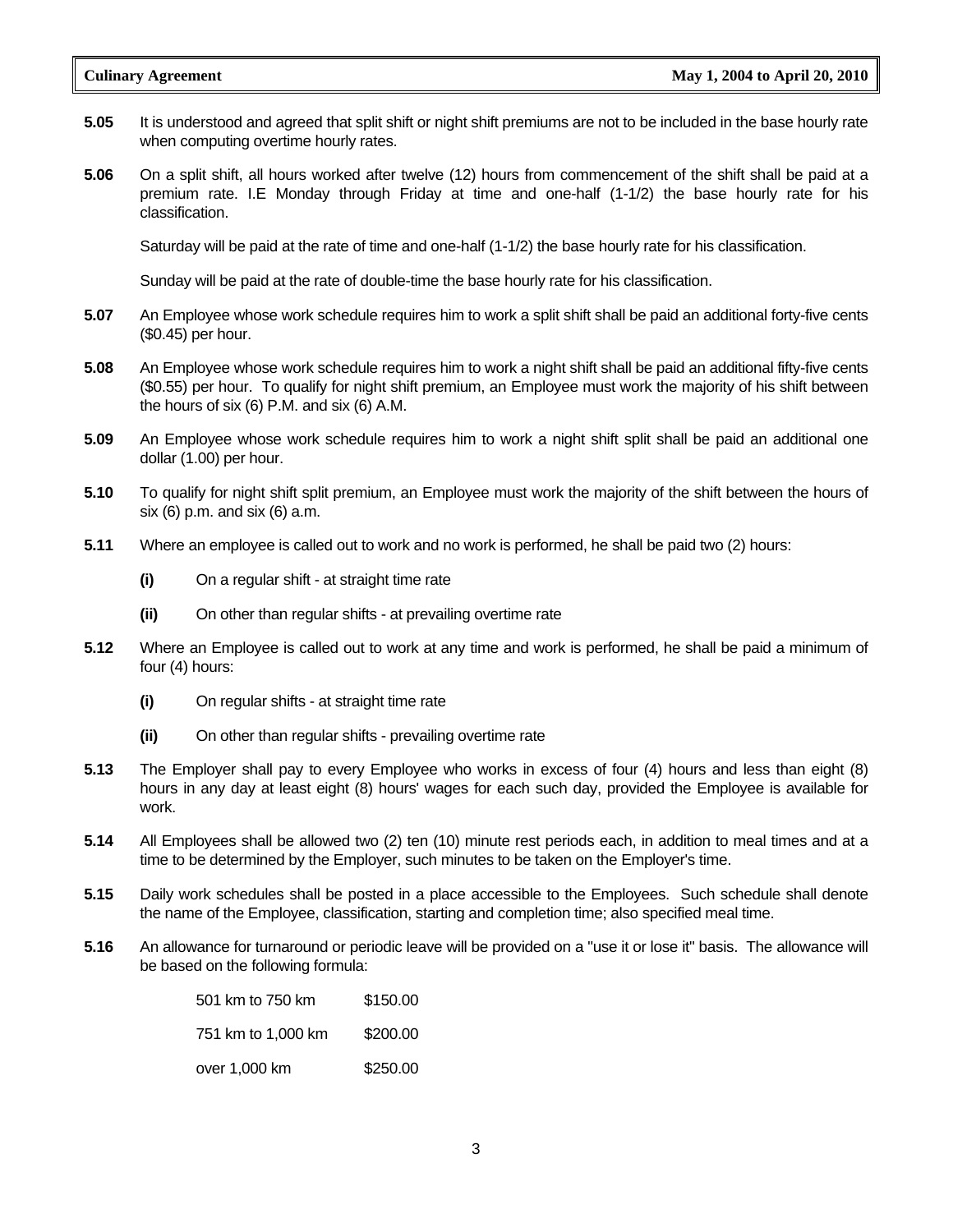The mileage will be computed from the project to the dispatch point or Employee's place of domicile as stipulated in the respective collective agreement. It is agreed that the above amounts will be paid only once for each turnaround.

 Effective April 1, 1998, each Employee shall receive, as a longevity premium, an amount equal to two (2) one-way fares from the job site to Vancouver (as determined by a pre-job understanding between the Employer and the Union in 7.03(i) of this Agreement). Qualification being that an Employee shall have remained on the job sixty (60) days from the commencement of employment and shall continue to receive longevity premium each sixty (60) days he continues thereafter. Effective April 1, 1998, time spent on sickness, accident or Workers' Compensation benefits shall be used in calculating longevity premium, except and save where an Employee has opted to receive transportation from and to the project on a long weekend as recognized by this Agreement and in which event, following this return to the project, a new longevity schedule will commence.

 Effective April 1, 1998, time spent on sickness, accident or Workers' Compensation benefits shall be used in calculating longevity premium to a maximum of sixty (60) days or part thereof from date of accident or illness.

**5.17** Effective April 1, 1998, it is understood and agreed that an Employee, at his option, may be paid the cost of transportation to and from the project subject to the same conditions that govern transportation where the Employee has accumulated forty-five (45) days from initial hire or forty-five (45) days from his last time out on a long weekend as described in 14.04 of this Agreement.

The time off will be for such long weekend unless otherwise agreed between the Employee and Employer.

Failure to return on such agreed upon leave will result in self-termination.

#### **ARTICLE 6.00 -- OVERTIME**

**6.01** The first two (2) hours of overtime Monday through Friday shall be paid at the rate of time and one-half (1- 1/2), and double-time thereafter. The first eight (8) hours on Saturday may be worked at time and one-half (1- 1/2), and double-time thereafter. Double-time rates shall apply on Sundays and statutory holidays.

 Effective April 1, 1998, all hours worked in excess of the hours and days of work as set out in Article 5are as follows:

- **(i)** For all hours in excess of eight (8) hours until a break of eight (8) hours occurs, two times (2X) the hourly rate shall be paid for each hour of employment.
- **(ii)** For all hours in excess of forty (40) hours in an Employee's work week, two times (2X) the hourly rate shall be paid.
- **(iii)** For all work performed up to eight (8) hours on Saturdays, one and one-half (1-1/2) times the hourly rate shall be paid. All hours in excess of eight (8) hours shall be paid at two (2) times the hourly rate.
- **(iv)** On Sundays and all statutory holidays as defined within this Agreement, two times (2X) the hourly rate shall be paid.
- **6.02** In recognition of the provision of monetary consideration which provides all Employees covered by this Agreement with an amount of wages equal to forty (40) hours in the week or eight (8) hours in the day, for the periods of work in the amount of thirty-seven and one-half (37-1/2) hours in the week and seven and one-half (7-1/2) hours in the day, the parties to this Agreement have signed a Memorandum of Agreement which provides acknowledgement and understanding for the provisions contained thereby. Such Memorandum of Agreement shall continue to remain in effect. The option to convert to thirty-seven and one-half (37-1/2) hours in the week and seven and one-half (7-1/2) hours in the day can only take place upon the anniversary date of this Agreement.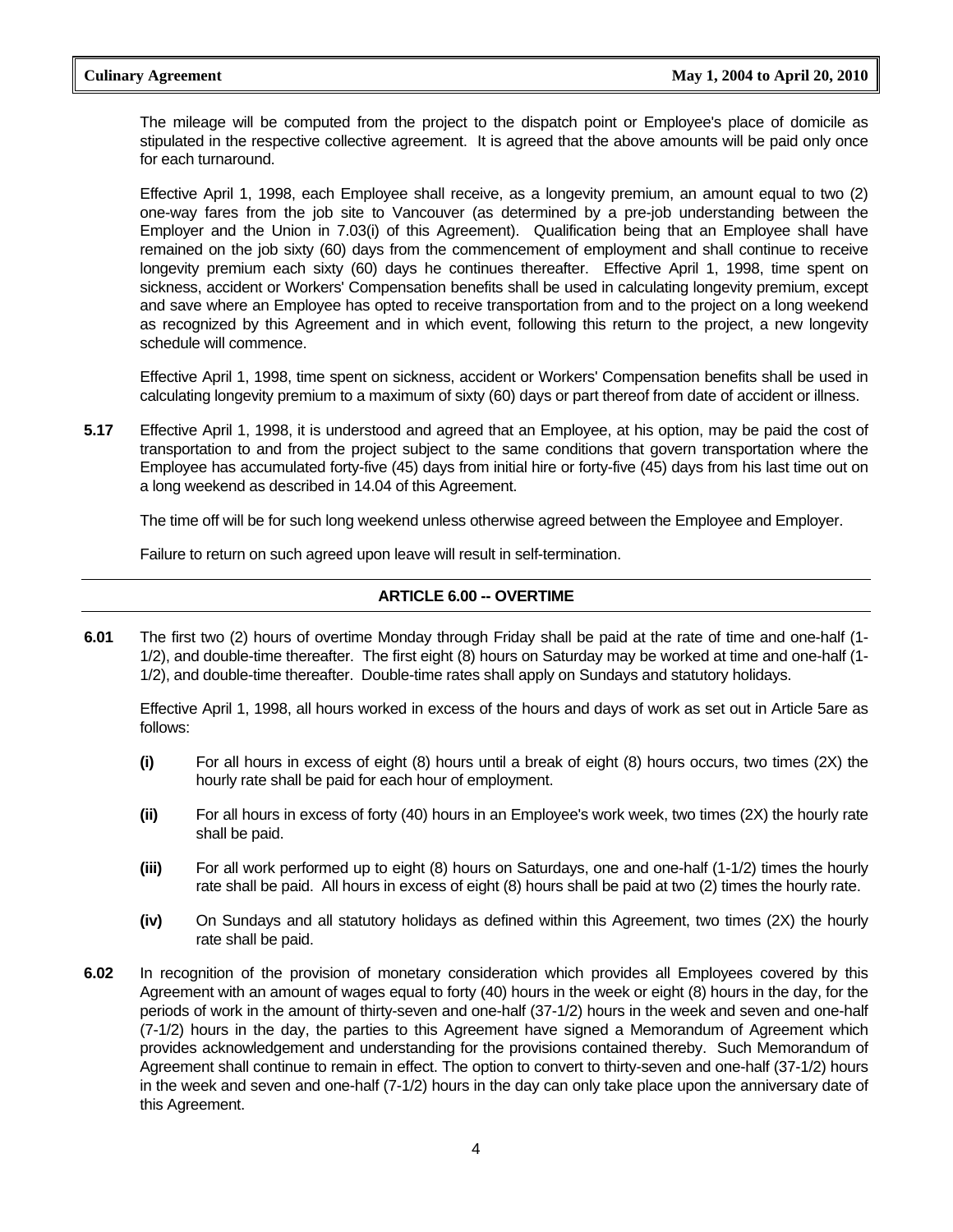#### **ARTICLE 7.00 -- TRANSPORTATION**

- **7.01** The Employer shall provide air transportation to all job sites. Where there is no air service available the first option is train, bus, in that order. Meals and hotel accommodation are to be supplied where it is not possible to travel to the job site within one (1) calendar day. These provisions apply equally to transportation to and from the job site subject to the following qualifications:
	- **(i)** If an Employee is terminated (not for cause), takes sick, is injured or leaves for authentic compassionate ground involving the immediate family, the cost of return transportation shall be paid by the Employer. Family defined as: Mother, Father, Spouse, Children, Brother or Sister.
	- **(ii)** If an Employee voluntarily terminates or is discharged for cause without having been on the job less than fifteen (15) calendar days, the cost of transportation to the job shall be deducted from the Employee by the Employer.
	- **(iii)** If an Employee terminates or is discharged when having been on the job forty-five (45) calendar days, return transportation shall be paid by the Employer.
- **7.02** It is agreed that initial and terminal travel time shall not be paid on all out of town jobs, but travel expense will be provided. To qualify for return travel expense, the qualifications outlined in the respective collective agreements shall prevail.
- **7.03** In all instances, point and time of hire shall be the actual time of departure of the scheduled carrier, plus one (1) hour.
	- **(i)** Travel time shall be determined by mutual agreement between the Employer and the Union prior to commencement of each and every project. It is further agreed and understood that the travel time determined for travel to the job shall be paid for travel from the job, subject to the same conditions that govern transportation.
	- **(ii)** In the event that an Employee whose transportation has been advanced by the Employer fails to report to the job, the Union shall endeavour to recover the amount of advanced transportation from the workman and reimburse the Employer.
	- **(iii)** Wherein an Employee does not complete fifteen (15) days and owes the Employer for travel costs, the named Employee must make complete restitution before being eligible for future dispatch to any project.
- **7.04** Return travel will be paid as contained in Article 7.02 of this Agreement to each Employee who has completed forty-five (45) calendar days on the job or earlier should there be a lay-off.

#### **ARTICLE 8.00 -- MANAGEMENT OF EMPLOYEES**

**8.01** The Employer has the right to manage his operations, which right includes but is not limited to the hiring and direction of the working forces, the right to hire, discharge, promote, demote, transfer, discipline, lay-off and terminate Employees for cause, the determination of job content, the assignment of all work and the determination of the qualifications of each Employee to perform such work, the methods and processes and means of production in the carrying out his obligations and services, providing the Employer, in exercising his rights observes the provisions of the Agreement. The Employer also has the right to the adoption, publication and enforcement of all rules for the promotion of safety, health, efficiency and for the protection of the Employees and the Employer's property, equipment, products and services.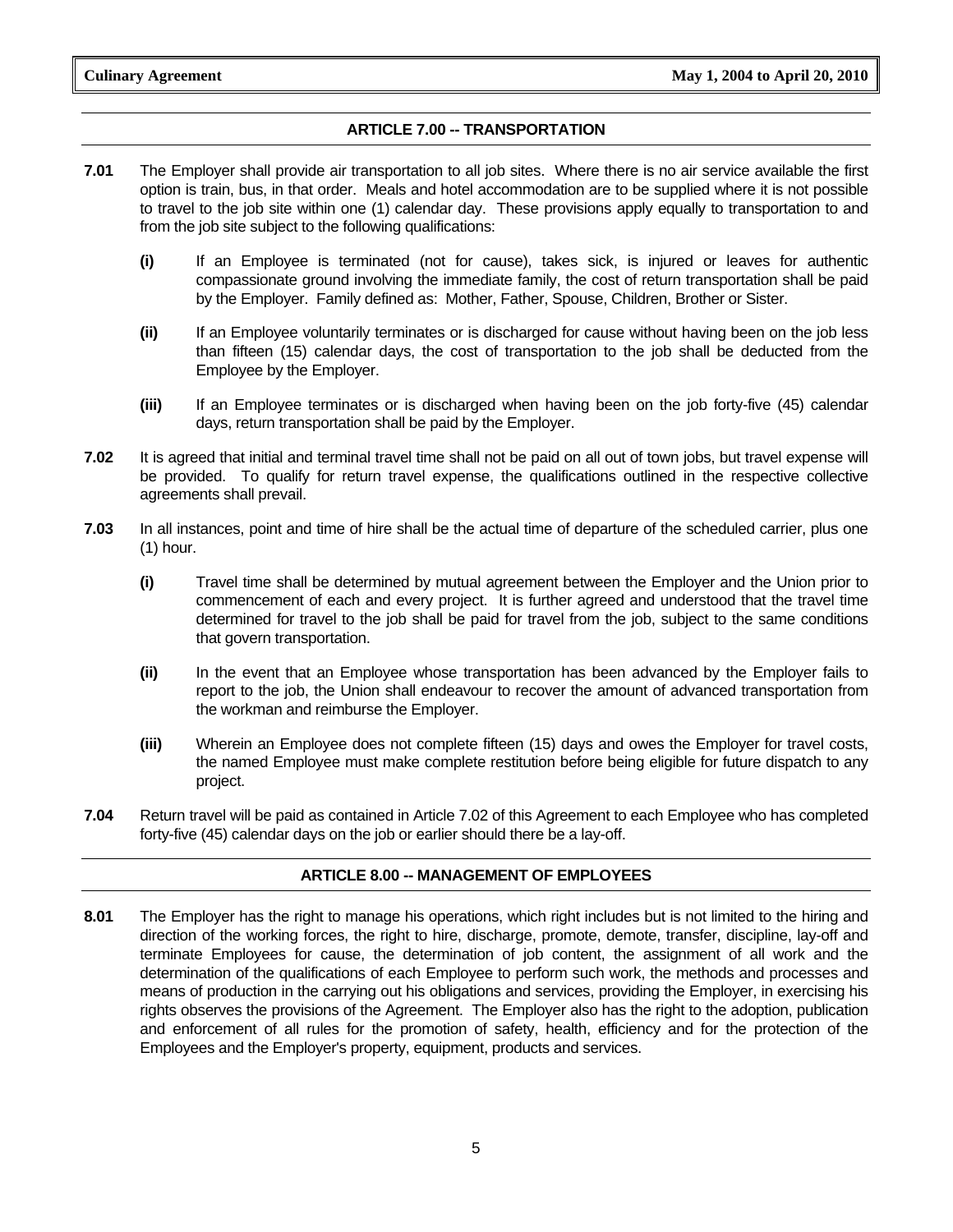#### **ARTICLE 9.00 -- WORKING CONDITIONS**

- **9.01** Employees covered by this Agreement shall take orders from the supervisor to whom they are assigned or if the supervisor is not immediately available, then from general management.
- **9.02** No Employee, while on the Employer's payroll, shall engage in other employment for financial gain provided he is working or offered work by the Employer to the extent of the regular hours provided in this Agreement.
- **9.03** Except as otherwise provided herein, uniforms and tools as required by the Employer to be used by Employees will be supplied upon a deposit of ten dollars (\$10.00) by the Employee. At the time of termination and upon return of such uniforms and/or tools, the deposit will be refunded. Any shortages will be paid by the Employee.
- **9.04** Nothing herein shall prevent any Employee from supplying his own tools. However, any Employee so doing will be required to file with the Employer an inventory of all tools brought on the job, and the Employer may check this inventory against the tools taken off the job by the Employee.
- **9.05** At each camp where the total camp occupancy is in excess of two hundred and thirty (230) occupants, a Head Waiter will be employed.
- **9.06** At each camp where total camp occupancy is in excess of one thousand (1000) occupants, an Assistant Head Waiter will be employed in addition to the Head Waiter.
- **9.07** At each camp a Head Camp Attendant shall be employed. The Employer shall determine when the Head Camp Attendant is to be employed, but in any case it shall not be later than the fourth (4th) Camp Attendant hired.
- **9.08** At each camp an Assistant Head Camp Attendant will be employed in addition to a Head Camp Attendant where more than twenty (20) camp attendants are employed at that camp.
- **9.09** At each camp a Head Dishwasher will be designated where the camp residents are five hundred (500) or in excess of five hundred (500).
- **9.10** When a meal which consists of two (2) or more "choices" is being prepared, a chef and/or a first cook shall be on duty.
- **9.11** A second or a higher classification cook will be on duty for the preparation and service of the breakfast meal.
- **9.12** When defining camp occupancy this shall be determined by the addition of all boarders to include culinary and bunkhouse Employees.
	- **(i)** The parties understand and agree that during the course of this Agreement a committee of three (3) members representative of the Employer and three (3) members representative of the Union shall meet to review the question of defining camp occupancy. The committee may not make changes to the Collective Agreement unless by unanimous consent of the members of the committee.
- **9.13** Casual meals would be counted in camp occupancy as three (3) casual meals equals one (1) boarder.

#### **9.14 Mess Hall Attendant Work Loads:**

 The M.H.A. work load shall be seventy-five (75) seats per M.H.A. Wherein two (2) or more sittings are required, the parties shall meet and resolve the M.H.A. work load for that project.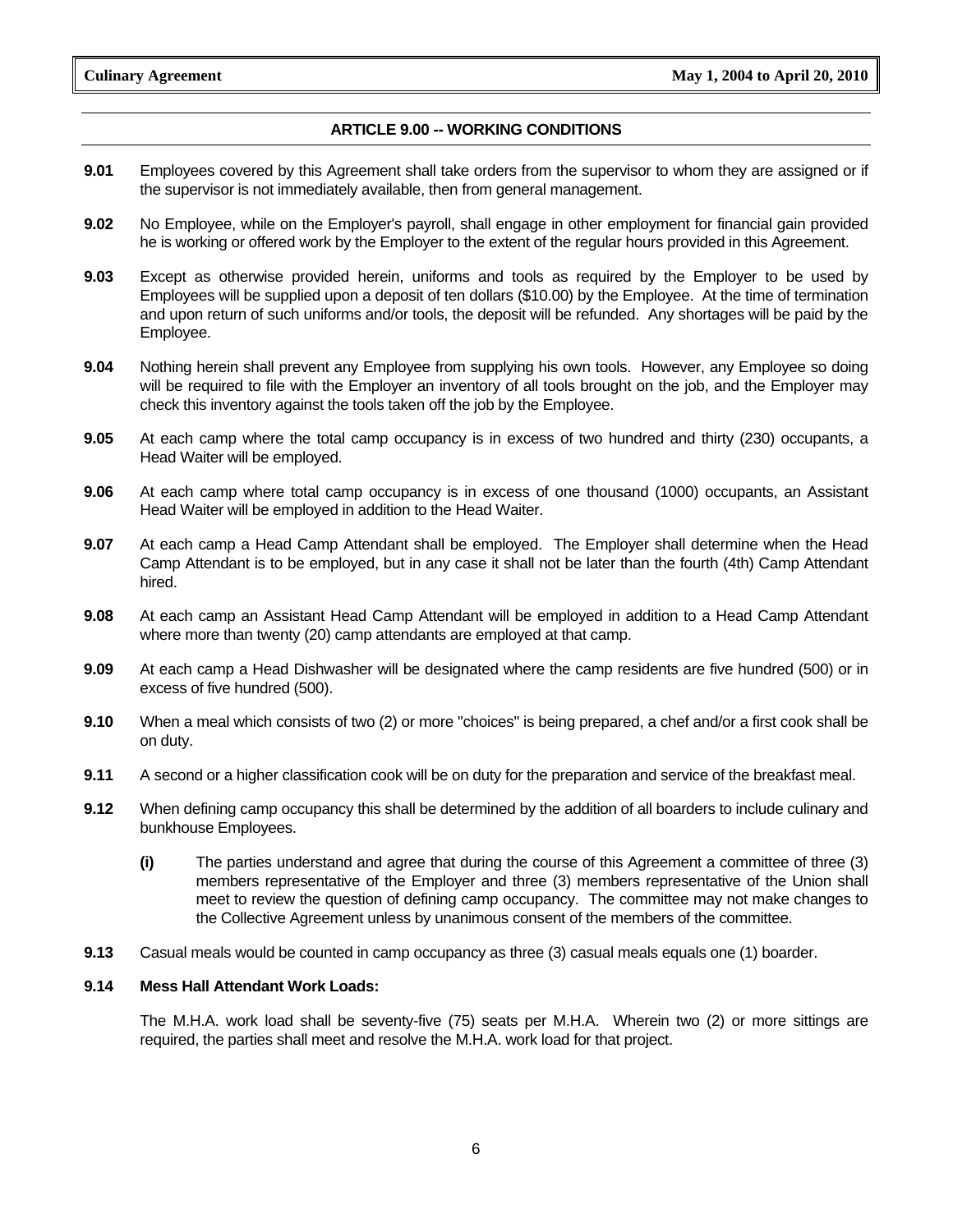#### **9.15 Camp Attendants Work Loads:**

#### 1. **Servicing 42 Man Unit**

 42 occupied rooms 1 hall 1 ablution unit 1 dry room 1 laundry room

#### 2. **Servicing 40 Man Unit**

 40 occupied rooms 1 hall 1 ablution unit 1 dry room 1 laundry room

#### 3. **Servicing 20 Man Unit**

 40 occupied rooms 2 halls 2 ablution units 2 dry rooms 2 laundry rooms

#### 4. **Servicing 30 Man Unit**

 45 occupied rooms 1-1/2 halls 1-1/2 ablution units 1-1/2 dry rooms 1-1/2 laundry rooms

#### 5. **Rooming Evaluation**

5 occupied rooms per hour with proportionate attendant facilities.

#### **9.16 Weekend Camp Attendant Work Loads:**

 Definition of a weekend is defined only to be where the majority of the outside trades are not working on a Saturday and/or Sunday or a long weekend. Where a C.A. is required to work outside of his home unit, he shall be required to service forty (40) rooms without attendant facilities in a maximum of:

- **(i)** Servicing a twenty (20) man unit to a maximum of six (6) units
- **(ii)** Servicing a thirty (30) man unit to a maximum of six (6) units
- **(iii)** Servicing a forty-two (42) man unit to a maximum of six (6) units
- **(iv)** Servicing a forty (40) man unit to a maximum of six (6) units
- **(v)** Should a C.A. be required to clean the attendant facilities, they shall be treated as individual rooms i.e. dry room, laundry room, showers, ablution units and halls.
- **(vi)** Overtime evaluations: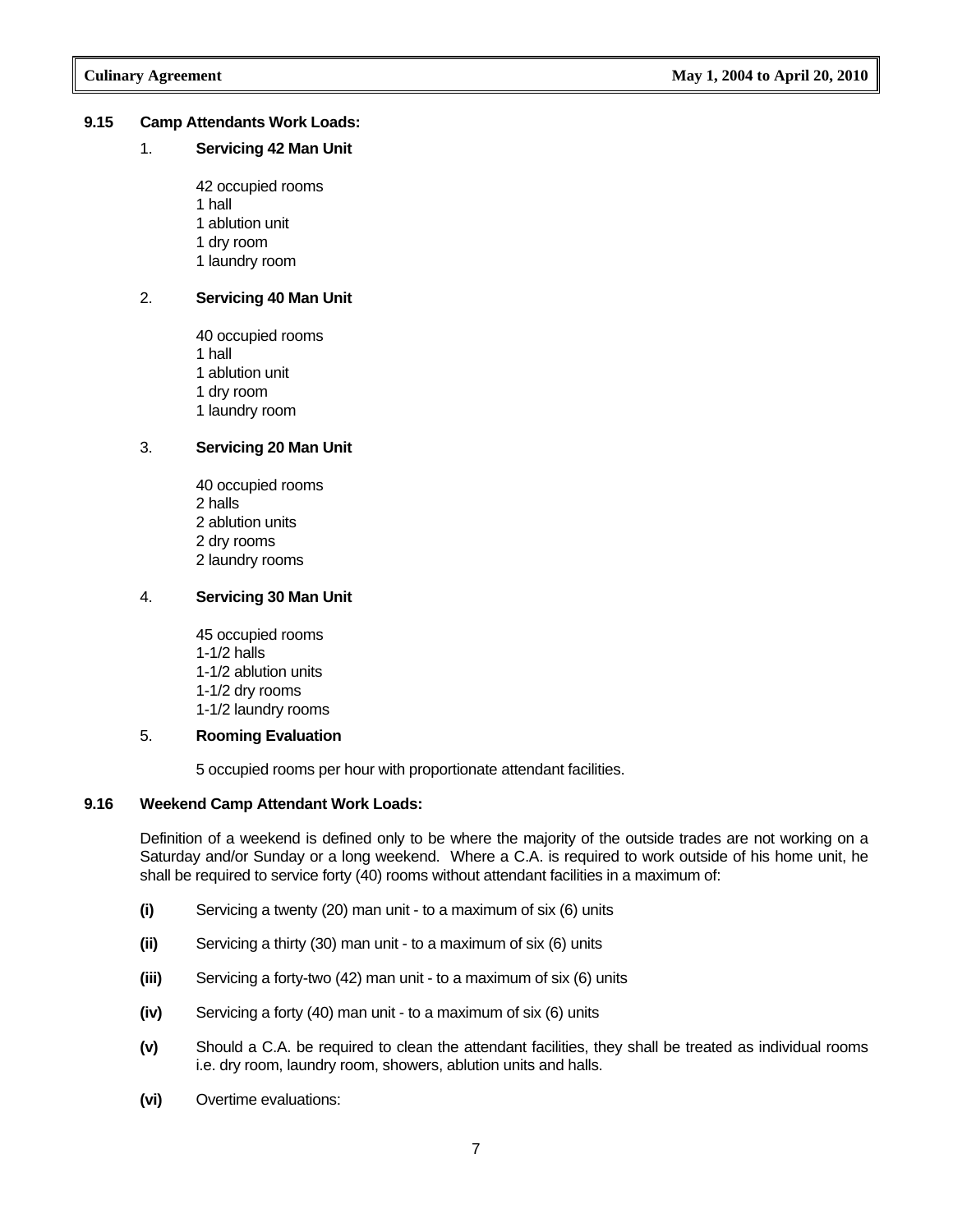five (5) occupied rooms per hour overtime.

three (3) occupied rooms per one-half hour overtime.

- **9.17** It is agreed and understood that, should trailers be placed in service other than the aforementioned, then the work loads for such units shall be determined by the Culinary Workers' Joint Liaison Committee.
- **9.18** When a grievance is presented questioning the allotted time for cleaning recreation rooms, commissaries and/or offices, such grievance shall be resolved by the Culinary Workers' Joint Liaison Committee.
- **9.19** All lunch packs shall be prepared by a member of this Union.
- **9.20 (a)** In considering lay-offs, the Employer will use continuity of employment, skill and ability as principal considerations of continued employment.
	- **(b)** It is understood and agreed that the intent is to prohibit favouritism and cliques in determining lay-offs and shall not be construed as the only consideration of lay-offs.
- **9.21** Where there are no adequate facilities for First Aid in the camp location, an Employee with the minimum "C" Industrial First Aid Ticket will be available and shall be paid a premium of twenty-five cents (\$0.25) per hour over the regular hourly rate for all hours worked.

### **ARTICLE 10.00 -- UNION SECURITY**

- **10.01** All Employees covered by this Agreement shall, as a condition of employment, be members of or make application for membership in the Union.
- **10.02** The Employer shall requisition workmen from the Union, it being understood and agreed that such workmen shall have been registered as unemployed camp members prior to having their names placed on the dispatch board in accordance with the dispatch rules as approved, from time to time, by the Culinary Workers Joint Liaison Committee. In the event that the Union is unable to supply qualified and competent workmen acceptable to the Employer, then the Employer may engage workmen from any source and the Union agrees to assist the Employer by all means in its power to secure the necessary qualified and competent workmen.
- **10.03** The parties agree that the Union shall have the right to dispatch up to fifty percent (50%) of the Employer's new staff requirements per project.
	- **(i)** The following formula shall apply to all new hires or replacements, excepting Employees required in the classifications of Chef and Head Camp Attendant or an Employee having been named job steward by the Union.

 In selecting new hires or replacements, odd numbers will be selected by the Union and even numbers will be selected by the Employer.

- **(ii)** All job placements will be secured through the Vancouver Union Office, and each Employee so hired must secure a clearance slip by phone or other notification or he will not be allowed to commence work. There will be no Saturday or Sunday dispatch. Emergency or out of town hirings must be approved by the Union. The Union dispatch office shall be open Monday to Friday excepting Statutory Holidays.
- **(iii)** Personnel who are relieved of employment due to a temporary reduction of camp occupancy shall maintain recall rights for a period of thirty (30) days. Should the camp occupancy increase, such Employees shall be recalled in proportion to the requirements of the camp occupancy. The considerations exercised in Article 9.20 shall apply.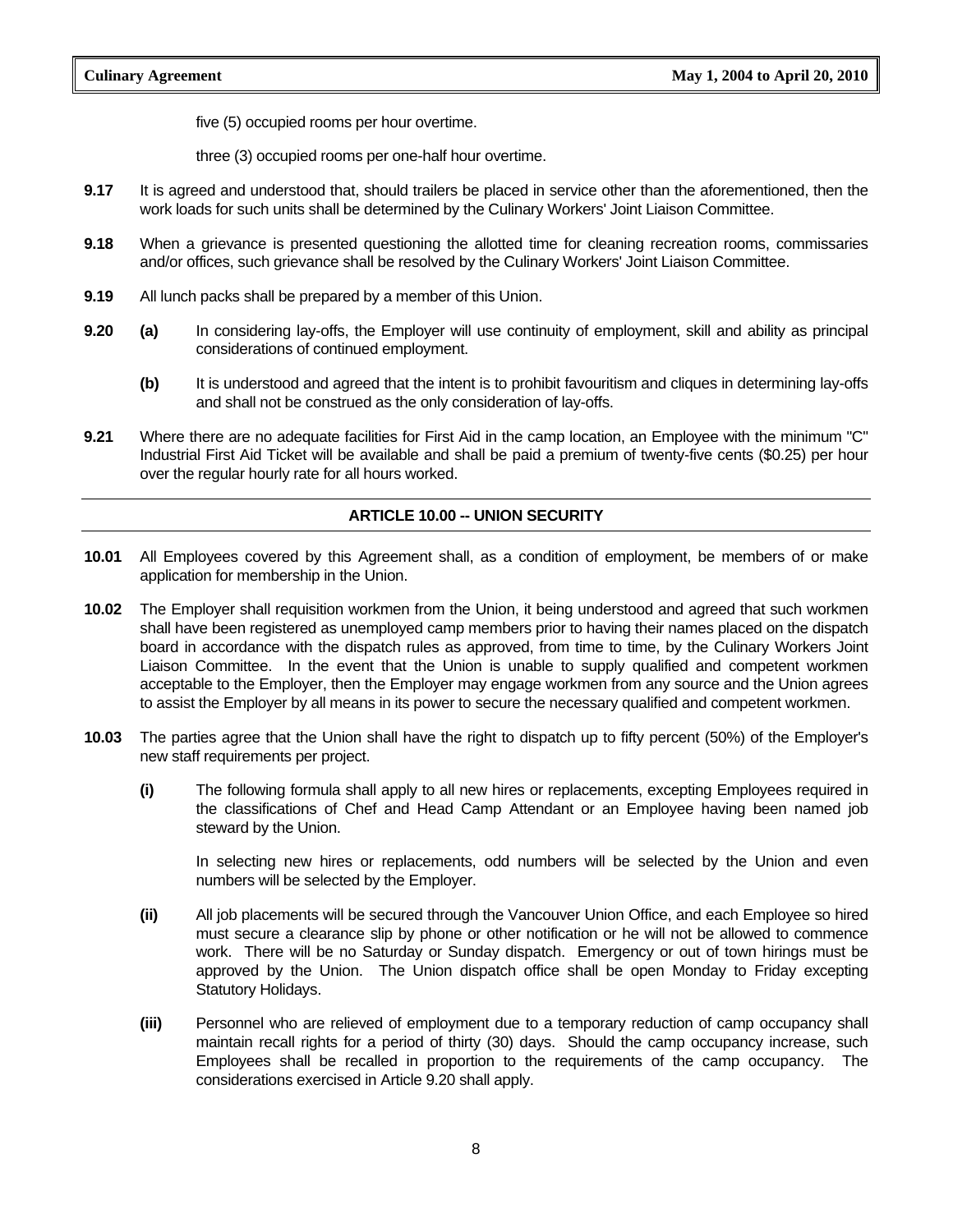- **10.04** Employees secured through sources other than the Union shall be informed by the Employer that it is a condition of employment that within fourteen (14) days from the date of engagement they apply for membership in the Union, it being understood that failing to make proper application the Employee may be replaced by a competent Union tradesman when available.
- **10.05** No Employee shall be compelled to or allowed to enter into any individual contract or Agreement with his Employer concerning the conditions of employment varying the conditions of employment contained herein.
- **10.06** The Employer will be allowed to rehire by name request members who have worked for the Employer within the previous twelve (12) months within the jurisdiction of Local 40 only. The Employee who has quit his job must have been on the dispatch board of the Union for at least thirty (30) calendar days before being eligible for name request.
- **10.07** A standard daily time slip shall be completed by all Employees covered by this Agreement immediately following the Employee's work day. Such slips shall show the total hours of work performed at straight time, premium time and overtime.

 In order that such slips be considered as valid in the compilation of overtime hours, the Camp Manager shall sign the slip verifying the information contained therein.

 Time slips shall be provided by the Union and shall be available on request of the Employer on an equal cost sharing basis.

- **10.08** Whenever an Employee is to be terminated for cause, the Job Steward shall be present at his dismissal and the Employee shall be given the cause for dismissal in writing; copies of this termination slip must be forwarded to the Union and Company offices.
- **10.09** Where no Job Steward is available, the Employee shall be given the cause for dismissal in writing and copies of same shall be forwarded to the Union and Company offices.
- **10.10** Where an Employee is laid off for lack of work, such Employee shall receive a termination slip so stating. Copies of such notice must be forwarded to the Union and Company offices.
- **10.11** A standard form for use in termination shall be used and such form shall be provided to the Employer by the Union.

#### **ARTICLE 11.00 -- CHECK OFF**

**11.01** The Employer agrees to deduct initiation fees, Union dues and assessments upon receipt of a signed authorization by an Employee on the following pay period. Such authorization to be completed and signed by the Employee on commencement of employment. The monies are to be remitted by the Employer on or before the fifteenth (15th) day of the month following the month those deductions were made and mailed to the secretary of the Union. All Employees coming into the bargaining units shall complete and sign the Union application card. These cards will be supplied to the Employer by the Union.

#### **ARTICLE 12.00 -- JOB STEWARDS AND UNION REPRESENTATIVES**

**12.01** On all projects, a steward will be the first placement in his/her classification. When a vacancy is created by a job steward leaving the project, for any reason, that position will be immediately filled by another designated job steward selected by the Union or, effective April 1, 1998, dispatched by the Union.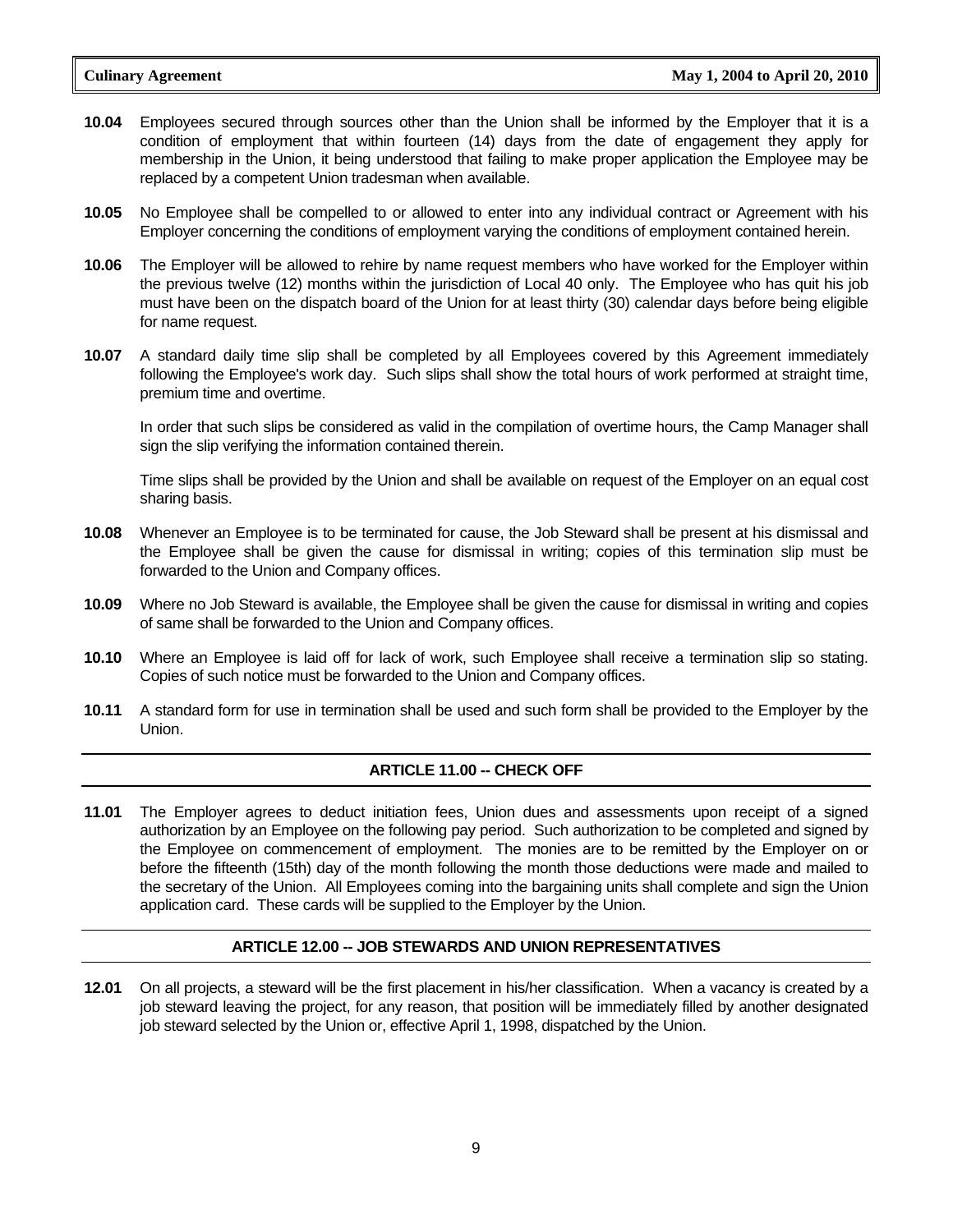- **12.02** There shall be one (1) job steward per project, and they shall not be discriminated against in the execution of their duties as job steward. The job steward shall be recognized as the spokesperson for the Union. The Union will notify the Employer, in writing, the name of the job steward who is to be recognized as the spokesperson and any changes thereof. The job steward shall not be terminated from his classification, except on job completion (no other Employee remains employed within his classification) or, if terminated for cause, in which case such cause shall be stated in writing to the Union within seven (7) working days of such termination.
- **12.03** The members on the project may elect shop stewards whose duties will be to assist the job steward up to Stage 1 of the grievance procedure.

#### **ARTICLE 13.00 -- ROOM AND BOARD**

- **13.01** Each Employee shall be provided with accepted Building Trades standard camp and board accommodation at no cost to the Employee. Such standards are set out in the Camp Rules and Regulations approved by the B.C. & Yukon Territory Building and Construction Trades Council and the Construction Labour Relations Association of B.C. dated for reference January 1, 2008 to December 31, 2014.
- **13.02** As a condition of employment, members of the Union shall be accommodated at the camp provided by the Employer; such Employees must accept such accommodation and no subsistence or other allowance will be provided in lieu of such accommodation.
- **13.03** Any Employee covered by this Agreement who is living in accommodation provided by the Employer may, on any weekend, vacate or check-out of such accommodation and the Employer will pay him twelve dollars (\$12.00) per day. To qualify, the Employee must work the scheduled shift prior to the weekend or statutory holiday and the scheduled shift after the weekend or statutory holiday, unless mutually agreed by the Employee and Employer representative. If meal tickets are provided to the Employees, the Employee who intends to check-out or vacate for the weekend must turn in his meal tickets to the Employer's representative not later than 4:00 P.M. Friday.

#### **ARTICLE 14.00 -- VACATION AND STATUTORY HOLIDAYS**

- **14.01** Vacation pay and statutory holiday pay will be combined in an amount equal to twelve percent (12%) of gross wages.
- **14.02** The Employer agrees that when making payment of the above stated monies, as defined in Article14.01, there will be two (2) separate cheques, one covering statutory holidays and one for annual holiday pay.
- **14.03** Each member covered by this Agreement shall receive the amount as set out above for annual vacation pay and statutory holiday pay as defined in this Agreement. The annual vacation period shall be at a time mutually agreed upon between the Employer and the Employee between the tenth (10th) and twelfth (12th) month of continuous employment. An Employee may take up to three (3) weeks' annual vacation in any calendar year.

#### **14.04 The recognized statutory holidays are:**

 New Years Day 3<sup>rd</sup> Monday in February (Heritage Day)\*floated Good Friday Easter Monday Victoria Day Canada Day Friday prior to B.C. Day

 B.C. Day Friday prior to Labour Day \*floated Labour Day Thanksgiving Day Remembrance Day Christmas Day Boxing Day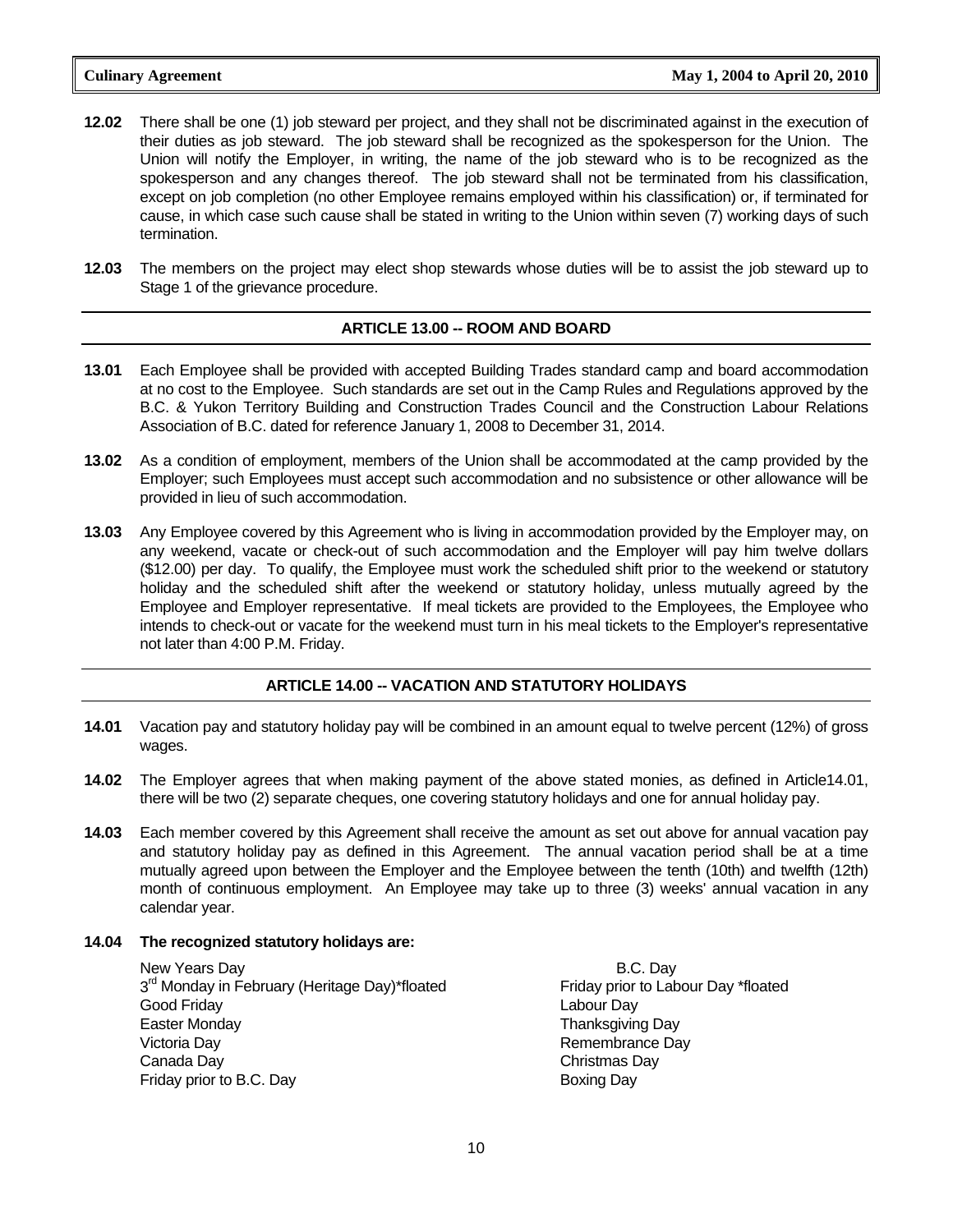\*The third Monday in February (Heritage Day) and the Friday before Labour Day shall be floated, and scheduled to be taken on the two (2) days immediately following Boxing Day or the day being observed in lieu thereof.

- **14.05** When a statutory holiday falls on a Saturday and/or Sunday, the following work day(s) will be observed: Monday and/or Tuesday.
- **14.06** All work performed on statutory holidays or days observed in place of statutory holidays shall be paid for at two times (2X) the regular hourly rates in addition to the statutory and annual holiday pay as outlined above. On all occasions where an Employee is required to work on a statutory holiday or a day observed in place of a statutory holiday, there shall be no day off in lieu thereof.
- **14.07** Should a day be declared a statutory holiday by the Federal and/or Provincial Government on a permanent basis, in addition to those named above, then vacation pay and statutory holiday pay combined in an amount equal to twelve percent (12%) shall be paid commencing on the date such holiday is observed.
- **14.08** The Employer agrees to pay the cost of transportation, subject to the terms and conditions of Article 7.00 Transportation, on an Employee's annual vacation to point of hire, between the tenth (10th) and twelfth (12th) month of continuous employment. Such transportation shall, however, not include travel time.
- **14.09** The option to reserve payment of holiday pay shall be either monthly, every three (3) months or once per year. The Employee must make his intention known upon commencement of employment and thereafter cannot change or alter the same during his tenure with that Employer.

#### **ARTICLE 15.00 -- HEALTH PLAN BENEFITS**

**15.01** The Employer agrees that all Employees covered by this Agreement shall be covered under and protected by the Health Care Plan provided for by the UNITE HERE Union, Local 40. The Employer shall contribute, on behalf of each Employee covered by this Agreement, an amount equal to one dollar and ninety seven cents (\$1.97)) for each hour of employment performed by the Employee.

#### **ARTICLE 16.00 -- PENSION PLAN**

**16.01** One dollar and thirty-five cents (\$1.35) per hour worked shall be contributed by the Employer to the Culinary Workers, Local 40 Pension Plan, in trust, or such other person or corporation, in trust, as the parties hereto may agree from time to time in writing on behalf of every Employee covered by this Agreement.

#### **ARTICLE 17.00 - CONTRACT ADMINISTRATION FUND**

**17.01** Effective July 15, 2005, all signatory Employers shall contribute the sum of thirteen cents (\$0.13) for each hour worked on behalf of each employee working under the terms of this Agreement, to the CLR Contract Administration Fund. CLR may alter this amount with sixty (60) days written notice.

The Union will forward to CLR all monies received in accordance with the standard remittance form utilized by the Union. Such payments to CLR shall be made by the Union not later than the last day of the month in which such amount was received and shall be accompanied by a summary report that provides hours of work and fund remittances by each Employer under the Agreement.

It is understood that any cost incurred by the Union in remittance notification or changes thereto shall be borne by CLR. The Union will not have any responsibility for delinquent monies from individual employers.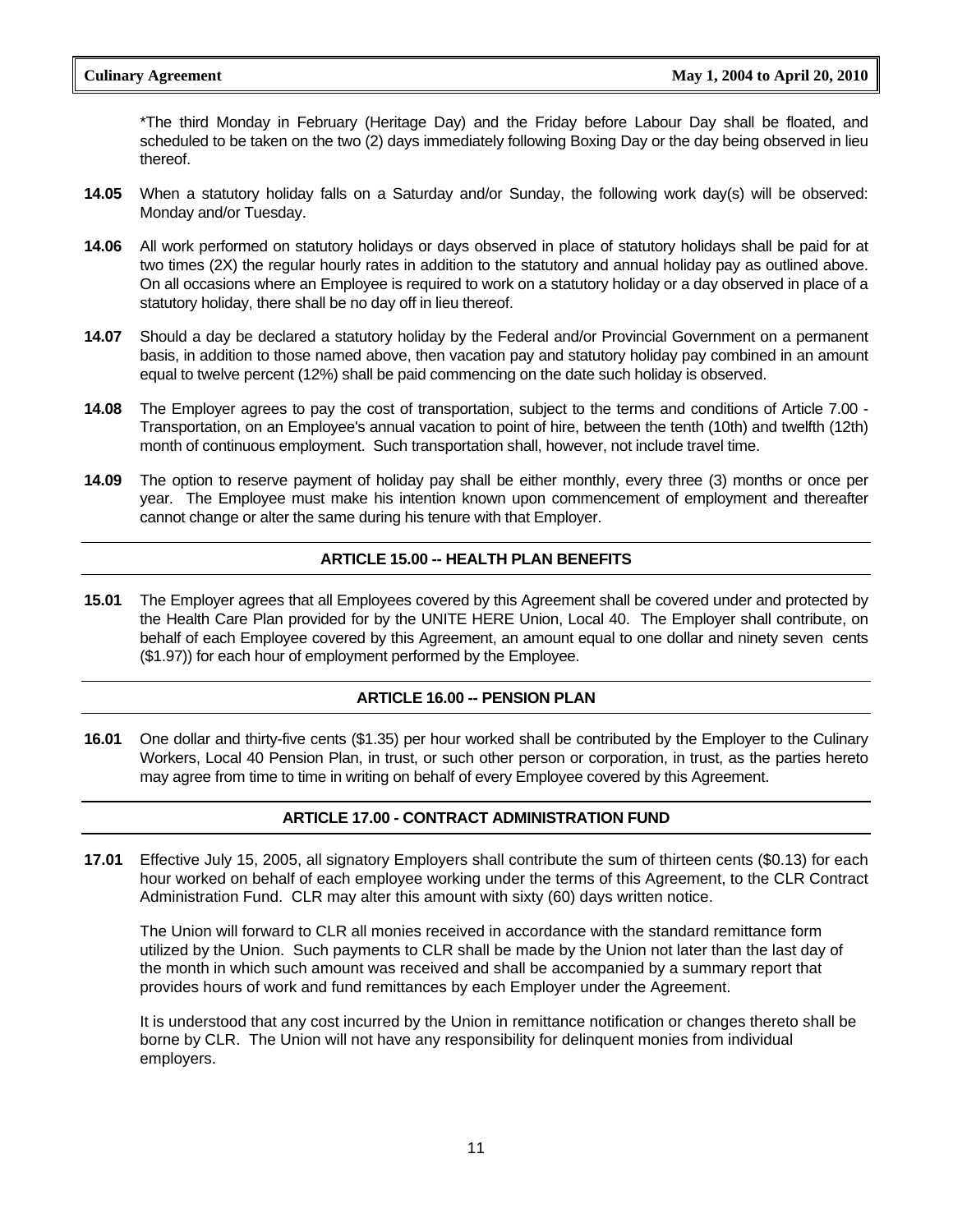#### **ARTICLE 18.00 -- JOINT INDUSTRIAL CATERING ADVANCEMENT FUND**

**18.01** The contractors and the Union agree that, effective upon ratification and continuing each year thereafter, a contribution of eleven cents (\$0.11) for each hour worked shall be remitted for the establishment and maintenance of an Industrial Catering Advancement Fund. This fund shall be administered by an eight (8) man Board of Trustees to be appointed equally by the National Association of Camp Management Contractors and the Union. The Fund, if deemed in the best interests of the Parties and the Union by the Trustees, may be used for, but not limited to, the following purposes: Public Relations, Collective Bargaining expenses such as cost of meeting rooms, printing of Collective Agreements and supplying of necessary lunches, and such other industry wide endeavours as may be agreed upon for the best interests of the industry by the Trustees.

 The Joint Industrial Catering Advancement Fund shall be audited by a Certified Chartered Accounting Firm at least once a year with a full report given to the Trustees of all Items of income and expense and shall at all times, be operated under the guidelines and regulations as set forth by both the Federal and Provincial tax authorities.

 All monies paid into this Fund shall be held in escrow until such time as a trust document has been developed by National Association of Camp Management Contractors and executed by National Association of Camp Management Contractors and the Union. Such trust document shall be completed within thirty (30) days of ratification of this Agreement.

#### **ARTICLE 19.00 -- CULINARY WORKERS JOINT LIAISON COMMITTEE**

- **19.01** The parties to this Agreement agree to immediately enter into a Declaration of Trust on behalf of the members of the National Association of Camp Management Contractors signatory to this Agreement and UNITE HERE Union, Local 40.
- **19.02** Such Declaration of Trust shall set out the purposes of the Culinary Workers Joint Liaison Committee and shall be substantially as follows:

 Examine and determine job classifications with descriptions of the classifications required of Employees in each job classification; examinations of apprenticeship, accident prevention, public and industry relations; and matters of mutual interest.

- **19.03** The Culinary Workers Joint Liaison Committee will be formed of four members of Construction Labour Relations Association of B.C. nominated by Employers signatory to this Agreement and four members of and nominated by UNITE HERE Union, Local 40 and who shall meet as required by either party, at which meetings two members of each party will constitute a quorum. The Committee shall have the power on behalf of the respective parties hereto to adjust trade disputes, grievances or establish regulations governing the conduct of their members.
- **19.04** Any matter brought to the Culinary Workers Joint Liaison Committee as a grievance shall be determined by majority vote of the Committee and such majority decision shall be final and binding.
- **19.05** Two cents (\$0.02) per hour for each hour worked by all Employees covered by this Agreement shall be contributed by the Employer to the Culinary Workers Joint Liaison Committee.

#### **ARTICLE 20.00 -- BCYT COUNCIL FUND**

**20.01** The Employer agrees to remit to the Secretary of UNITE HERE Local 40, an amount equal to ten cents (\$0.10) for each hour worked by each Employee covered by this Agreement.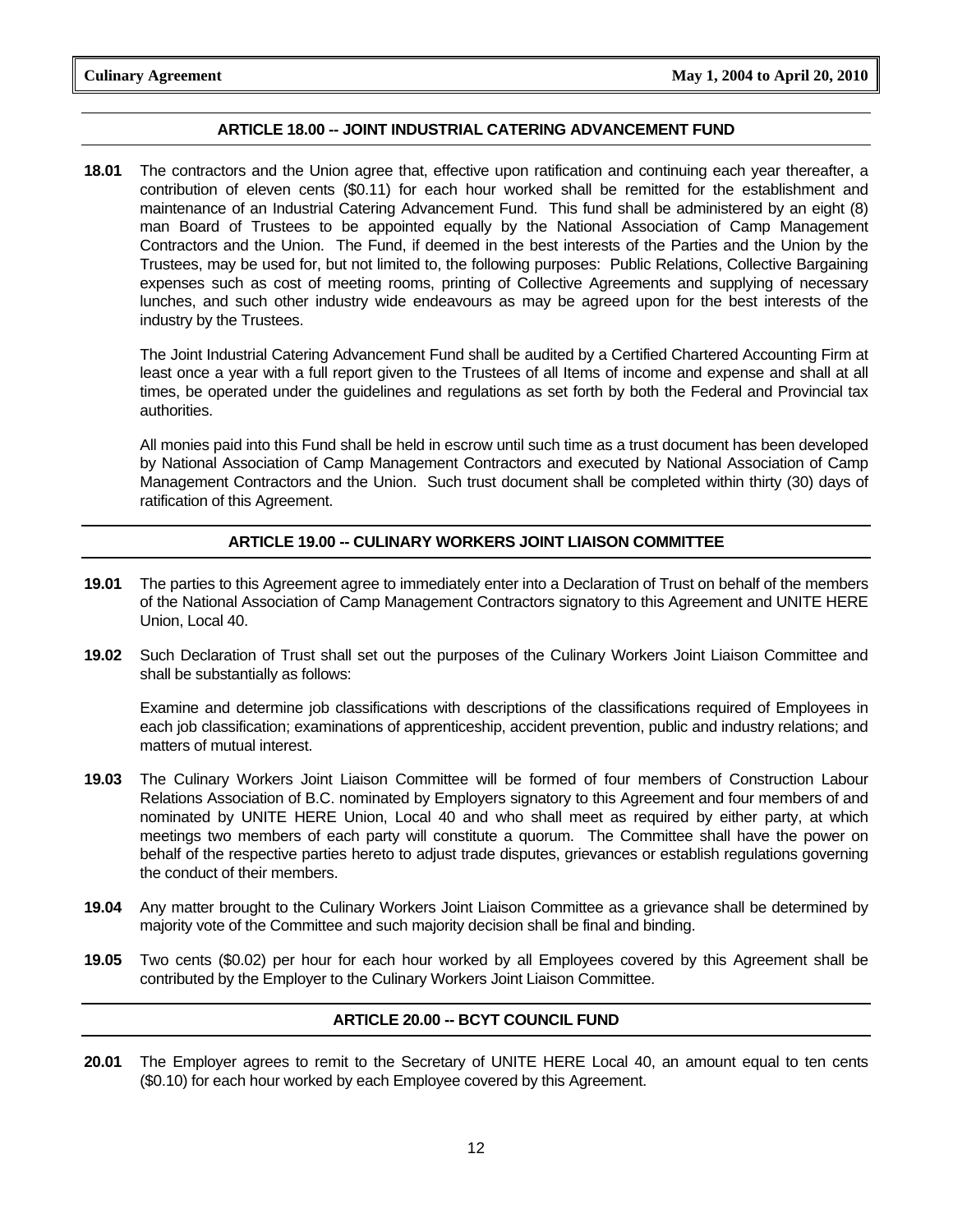#### **ARTICLE 21.00 -- JURISDICTIONAL ASSIGNMENT PLAN FUND**

**21.01** One cent (\$0.01) per hour for all classifications covered by this Agreement will be paid to the trustees of the Jurisdictional Assignment Plan Fund in accordance with the standard remittance form provided for in this Agreement.

 Where the Employer makes an assignment of work to another constituent union or local union of the BCBCBTU, which is challenged under the JP Plan, the union will not make any claim or hiring any independent action for back pay or any other damages through the Umpire, Arbitration or the B.C. Labour Relations Board, unless the union has obtained a ruling from the Umpire in its favour, in which event the union shall be entitled to claim damages through collective agreement arbitration for noncompliance with the Umpire's ruling for the period subsequent to the ruling.

#### **ARTICLE 22.00 -- REHABILITATION FUND**

**22.01** The Employer shall make contributions at the rate of two cents (\$0.02) per hour for each hour worked for each Employee covered by this Agreement to the Construction Industry Rehabilitation Fund.

 It is understood and agreed that a joint committee will meet and review the merging of Rehabilitation and Health and Safety administration.

#### **ARTICLE 23.00 -- REMITTANCE**

- **23.01** The liability of the Employer for the Employee Health Care and Pension Funds as identified in Articles 15 and 16 shall be limited to making the prescribed contributions in accordance with the Agreement.
- **23.02** It is agreed that contributions and remittances contained in Articles 15, 16, 17, 18, 19, 20, 21 and 22 shall be an amount equal to three dollars and nine and one half cents (\$3.095) per hour for each hour worked, effective May 1, 1991, and three dollars and fourteen and one half cents (\$3.145) per hour for each hour worked, effective May 1, 1992.
- **23.03** The Employer agrees to forward all monies payable by him in respect of all funds on or before the fifteenth (15th) day of the month following the actual performance of work and shall forward such contributions between the first (1st) and fifteenth (15th) day of each month.
- **23.04** A form shall be supplied by the Union for the Employer to identify all contributions as required by this clause and such form shall indicate the address to which contributions shall be sent.
- **23.05** In the event an Employer fails to remit contributions to the funds in conformity with this clause of the Agreement, the Union is free to take any economic action it deems necessary against such Employer and such action shall not be considered a violation of this Agreement.
- **23.06** The Business Representative of Local 40 may inspect, during regular business hours, an Employer's records of time worked by Employees and contributions made to the funds.

#### **ARTICLE 24.00 -- TRADE QUALIFICATIONS**

**24.01** Trade qualifications are to be determined by a Joint Board of Union and Management (Culinary Workers' Joint Liaison Committee) for those members not in receipt of trade papers. All new members may be required to appear before the Board before being dispatched.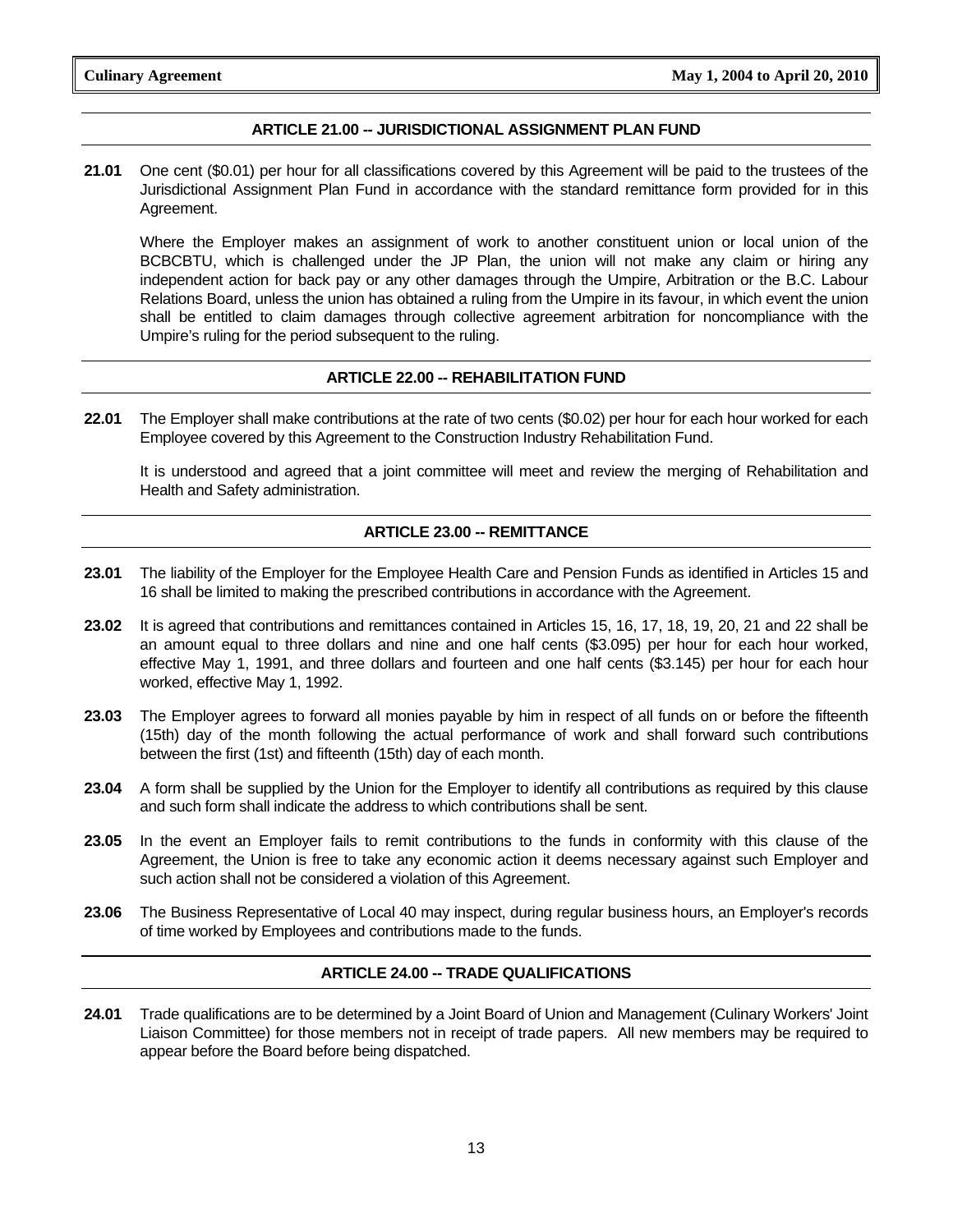#### **ARTICLE 25.00 -- HEALTH AND SAFETY**

- **25.01** Accident Prevention regulations made pursuant to the WorkSafe BC regulations together with those adopted and published by the Employer shall be observed at all times. It shall not be cause for dismissal if an Employee refuses to work in contravention of such regulations. An Employee may be terminated if he fails to comply, after being duly warned of any violation of WorkSafe BC regulations or Employer Safety Rules.
- **25.02** The Employer may, in conformity with recognized safety standards, use any type design, number or variety of machines or electrical appliances.
- **25.03** The Union shall ensure, as far as possible, that its members are familiar with all standard safety regulations and practices.
- **25.04** Employees shall be required to provide and maintain current certificates of absence from T.B., V.D. or any infectious or contagious diseases where there has been known exposure. Food handler certificates shall be paid for by the Joint Industrial Catering Advancement Fund. Each Employee employed in the preparation or handling of food must possess a Food Handler's Certificate. All other medicals as may be required by the Employer shall be paid for by the Employer.

#### **ARTICLE 26.00 -- PUBLIC RELATIONS**

**26.01** The parties hereto mutually undertake to do all possible to ensure that in relationship with the general public and the owner-client every effort will be made toward the end that tactful relations are established and maintained.

#### **ARTICLE 27.00 -- TECHNOLOGICAL CHANGE**

**27.01** It is agreed by both parties that this Agreement contain provisions for technological change as outlined under Section 74 through 78 of the Labour Code of British Columbia Act.

#### **ARTICLE 28.00 -- DISPUTES**

- **28.01** The Union reserves the right to render assistance to other Labour organizations. Refusal on the part of the Union members to work with non-Union workmen or workmen whose organization is not affiliated to the Building Trades Council shall not be deemed a breach of this Agreement. Refusal to work shall not take place until notice is first given in writing to the Employer involved, and the Union shall instruct the Employees on such jobs to carefully put away all tools, materials, equipment or any other property of the Employer in a safe manner and to the entire satisfaction of the Employer.
- **28.02** Grievances: If, during the term of this Agreement there should arise any dispute or other matter of controversy as to the carrying out of the terms of this Agreement, its interpretation, application, operation or violation, then the aggrieved party must submit, in writing, full particulars of the matters complained of to the other party within thirty (30) days of its occurrence or the matter shall be deemed to be waived.
- **28.03** Before either party chooses to take the matter before the Culinary Workers Joint Liaison Committee, either party may refer the grievance directly to arbitration. Thereafter, the parties agree that arbitration would only be available to the parties should the Culinary Workers Joint Liaison Committee not arrive at a majority decision.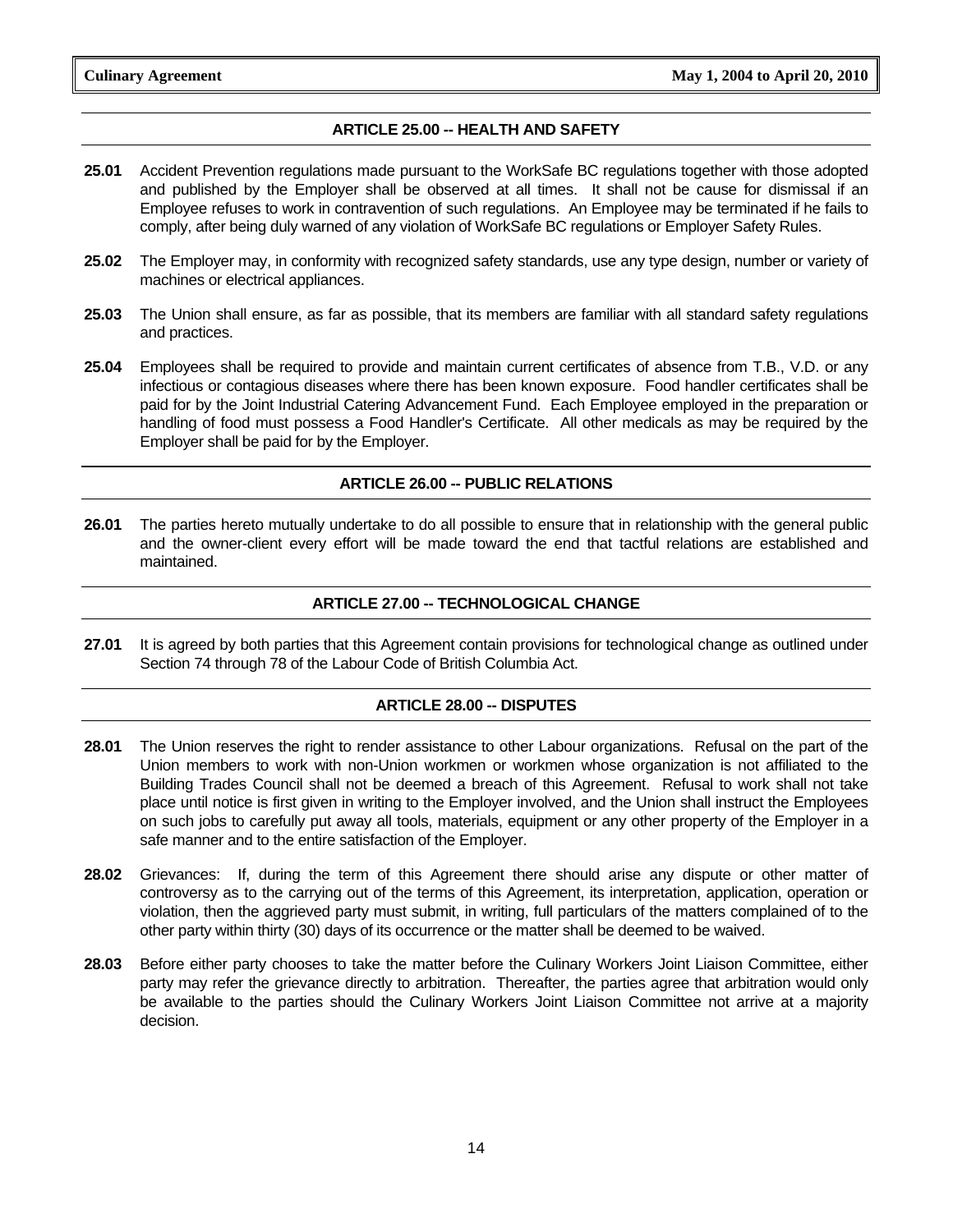- **28.04** Failing the settlement of the matter complained of by the parties, then the matter shall be submitted to the Culinary Workers' Joint Liaison Committee by the aggrieved party, within five (5) days. The Liaison Committee shall examine the controversy, and the decision of settlement arrived at by the Liaison Committee shall be submitted to the parties within fourteen (14) days of appointment or such longer period of time as the parties may mutually agree to. A majority decision of the Culinary Workers' Joint Liaison Committee shall be binding on the parties.
- **28.05** Upon receipt of a written grievance involving discharge, the matter shall be referred to the Culinary Workers' Joint Liaison Committee. The Employer involved must respond within seventy-two (72) hours from date of notification. Failure to comply with the time limit of seventy-two (72) hours the Employee shall immediately be reinstated to his former position with all rights and conditions as though no termination took place.
- **28.06** Arbitration: Should the foregoing process fail a solution of a problem, then within five (5) days following, the problem shall be referred to and each of the parties shall name a nominee to an Arbitration Board. The two appointees shall within five (5) days endeavour to agree upon a Chairman, but failing to do so within that time they shall jointly request the Minister of Labour for the Province of British Columbia to appoint such Chairman. The Arbitration Board shall, within ten (10) days of the naming of the Chairman, hear the parties and give its decision. Such decision shall be final and binding on the parties. The ten (10) day period may be enlarged or abridged by mutual consent of the parties to the Arbitration. Each of the parties shall pay his own costs and expenses of arbitration, the remuneration and disbursements of his appointees to the Board and half the compensation and expenses of the Chairman of the Board.

#### **ARTICLE 29.00 -- LEAVE OF ABSENCE**

- **29.01** The Employer shall grant a leave of absence to Employees who are elected as delegates to attend Union conventions or as members of a negotiating committee. The Employer shall be given seven (7) days notice of such occurrence and shall not incur any cost whatsoever attendant to such permission being granted. The Employee will suffer no loss of rights formerly enjoyed before such leave was granted.
- **29.02** Where an Employee is absent for bona fide sickness recognized under the Health Care Plan as provided in this Agreement or absence for compensable injury under the Workers' Compensation and when proof of medical fitness is established further by a physician and/or WorkSafe BC, the Employee shall be reinstated to his former position within the company on construction projects within seven (7) days of such notification. Cost of transportation to the job shall be borne by the Employer.

#### **ARTICLE 30.00 -- WAGE RATES**

Please see Appendix "A" for a breakdown for the wage classifications. (page

This Agreement includes the following:

Addendum One -- Definition and Interpretation

Addendum Two -- Pre Jobs

Addendum Three -- Multi-Employer Certification Clause

Addendum Four -- Application

Addendum Five -- Enabling Clause

Addendum Six -- Hours of Work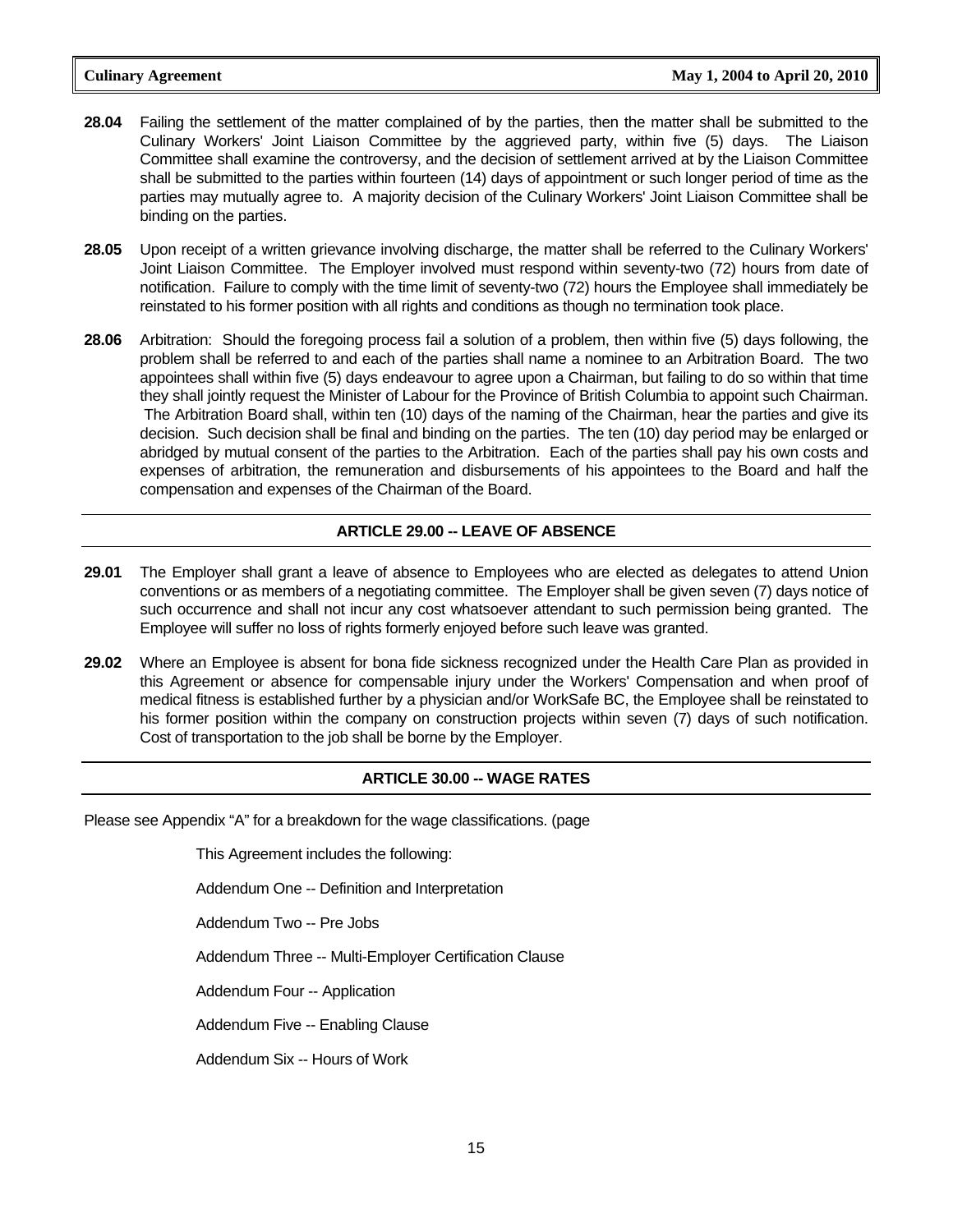SIGNED THIS \_\_\_\_\_ DAY OF \_\_\_\_\_\_\_\_\_\_\_\_\_, 2008.

**SIGNED ON BEHALF OF: SIGNED ON BEHALF OF THE UNION:**  CONSTRUCTION LABOUR RELATIONS ASSOCIATION OF BC:

UNITE HERE LOCAL 40

\_\_\_\_\_\_\_\_\_\_\_\_\_\_\_\_\_\_\_\_\_\_\_\_\_\_\_\_\_\_\_\_\_\_\_\_\_\_\_\_\_ \_\_\_\_\_\_\_\_\_\_\_\_\_\_\_\_\_\_\_\_\_\_\_\_\_\_\_\_\_\_\_\_\_\_\_\_\_\_\_\_\_

\_\_\_\_\_\_\_\_\_\_\_\_\_\_\_\_\_\_\_\_\_\_\_\_\_\_\_\_\_\_\_\_\_\_\_\_\_\_\_\_\_ \_\_\_\_\_\_\_\_\_\_\_\_\_\_\_\_\_\_\_\_\_\_\_\_\_\_\_\_\_\_\_\_\_\_\_\_\_\_\_\_\_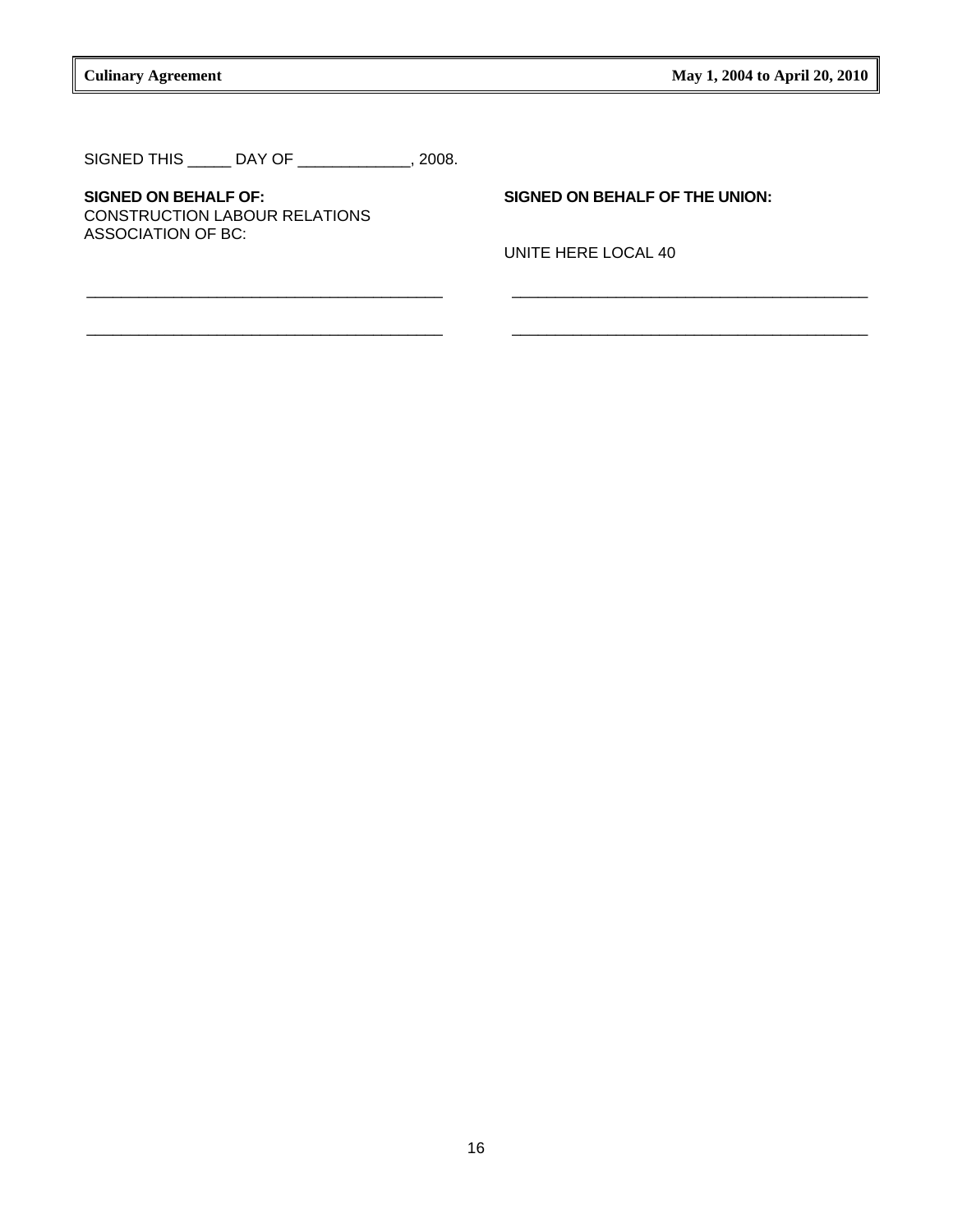#### **ADDENDUM ONE**

#### **Definition and Interpretation**

 Wherein a Head Camp Attendant is employed, he must be allowed time for supervision of the Camp Attendants. Such hours of supervision to be determined upon commencement of the project and shall remain in full force during the life of that project and shall be contained in a separate letter of understanding.

 Meal Periods on split shifts shall be twenty (20) minutes per meal during the Employee's work period on the Employee's own time.

Straight shift Employees shall have one-half (1/2) hour for a meal period on the Employee's own time.

Any time off other than rest and/or meal periods shall be considered a split shift.

 Management Employees shall not perform any work or duties over which the Union has jurisdiction as identified in Article 30 of this Collective Agreement.

 Night Shift: For the purpose of overtime on night shift, all hours worked on Saturday and/or Sunday are to be identified as hours worked within that calendar day.

 Weekend overtime shall be worked on a rotation basis to be evenly distributed to those Employees working within the originating classification.

All Employees covered by this Collective Agreement shall live in the camp.

#### **ADDENDUM TWO**

#### **Pre-Jobs**

It is agreed and understood by the principal organizations hereto that they will encourage and promote the "pre-job" concept on the following basis:

- **a.** Industrial projects of substantive size.
- **b.** "Out-of-town" projects (industrial, commercial, institutional) of substantive size or special characteristics.
- **c.** Commercial, institutional or major residential in-town projects having special characteristics.
- **d.** To be called by the B.C.Y.T. B.C.T.C. in consultation and co-operation with C.L.R.A. and the responsible C.L.R.A. contractor.
- **e.** Arrangements to be made with sufficient lead time for postal notice to affected organizations.
- **f.** Pre-jobs shall be open to all building trades Unions affiliated with the B.C.Y.T. B.C.T.C.
- **g.** General contractors, management contractors, major sub-contractors.
- **h.** Topics of conversation (among others) hours of labour, overtime, travel, transportation, manpower requirements, safety and health, camp, catering, hotel-motel facilities, job durations, responsible representatives, manager and supervisors etc.
- **i.** Should irreconcilable differences surface, the terms of the various Collective Agreements shall prevail.
- **j.** Where required or deemed expedient (esp. industrial projects) pre-jobs shall include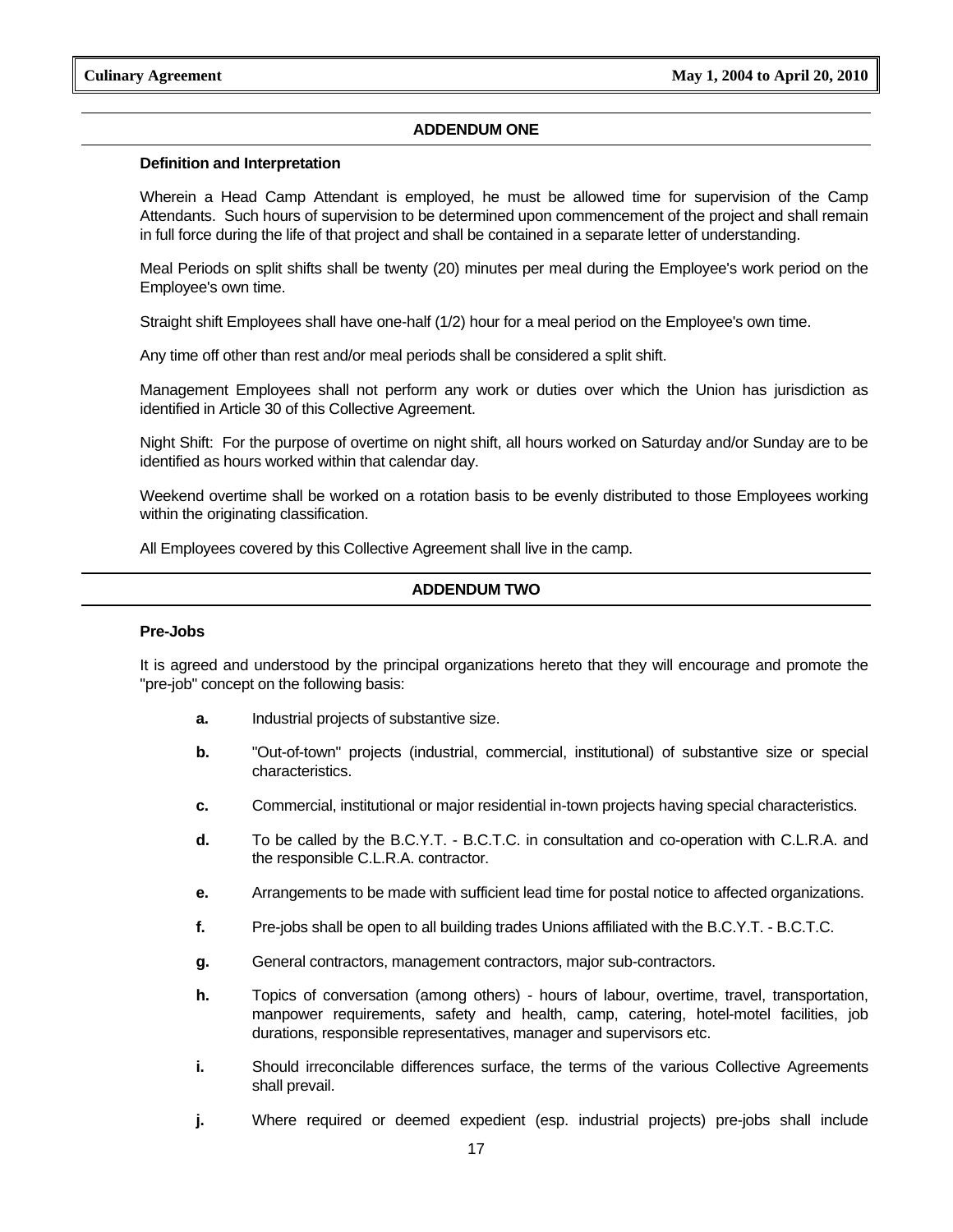"jurisdictional mark-ups".

**k.** Where a job or project is of more than local interest and where it is deemed practical and expedient, pre-jobs shall be held in the Lower Mainland.

#### **ADDENDUM THREE**

#### **Multi-Employer Certification Clause**

The Parties to this Agreement understand and agree to the Multi-Employer Certification Clause:

 It is agreed that the parties to this specific Agreement, including C.L.R.A., its member contractors and the specific Employer of this Agreement, shall co-operate in and support in every way the institution at the initiative of the Union, of multi-Employer certification in accordance with Section 40 of the Labour Code of B.C.

 It is further agreed that such multi-Employer certification shall be instituted along traditional trade lines and shall not be used in any way to resolve jurisdiction or to affect the present (July, 1980) status quo between trades.

#### **ADDENDUM FOUR**

#### **Application**

 The parties hereto mutually recognize and agree that Article 1 -- Extent, subsection 3.01 -- Application, recognizes that the Collective Agreement applies to all construction projects in the Province of British Columbia other than projects or sectors for which there are separate Collective Agreements covering such projects and/or sectors.

#### **ADDENDUM FIVE**

#### **Enabling Clause**

 The Union, in conjunction with the Employer's representative or the Employers bidding work in the respective jurisdictions or sectors, may determine on a job by job basis if special dispensation is required to become competitive and should the necessity arise, may, by mutual agreement in writing, amend or delete any terms or conditions of the Agreement for the length of the job. This Letter of Understanding will not or cannot alter or change any term or condition of the Collective Agreement other than that identified in writing for the project wherein the request is granted.

#### **ADDENDUM SIX**

#### **Hours of Work**

 Should the outside trades adopt a compressed work week consisting of four (4) days of ten (10) hours daily, the following shall constitute the hours of work for Employees covered by this Agreement.

- **(i)** Four (4) consecutive days Monday to Thursday. Straight time up to ten (10) hours daily. All hours in excess of ten (10) hours will be paid at time and one-half (1-1/2) the hourly rate for the first two (2) hours and double-time thereafter.
- **(ii)** On the fifth (5th) and sixth (6th) days, the first eight (8) hours will be paid at time and one-half (1-1/2) and double time thereafter.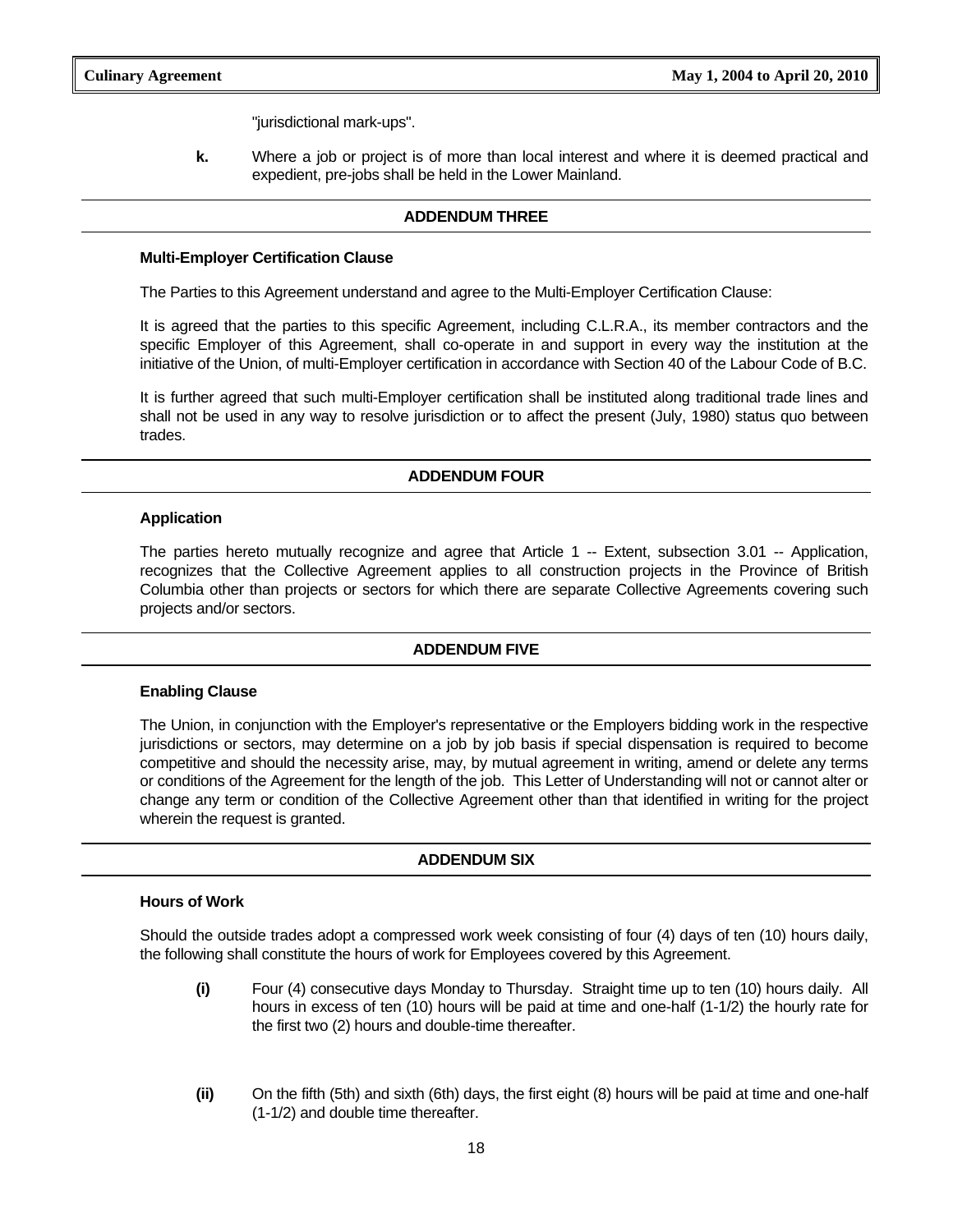**(iii)** On the seventh (7th) day all hours will be paid at double time.

#### **Split Shift Premium**

 **(i)** Monday to Thursday, following thirteen (13) hours -- time and one-half (1-1/2).

\_\_\_\_\_\_\_\_\_\_\_\_\_\_\_\_\_\_\_\_\_\_\_\_\_\_\_\_\_\_\_\_\_\_\_\_\_\_\_\_\_ \_\_\_\_\_\_\_\_\_\_\_\_\_\_\_\_\_\_\_\_\_\_\_\_\_\_\_\_\_\_\_\_\_\_\_\_\_\_\_\_\_

\_\_\_\_\_\_\_\_\_\_\_\_\_\_\_\_\_\_\_\_\_\_\_\_\_\_\_\_\_\_\_\_\_\_\_\_\_\_\_\_\_ \_\_\_\_\_\_\_\_\_\_\_\_\_\_\_\_\_\_\_\_\_\_\_\_\_\_\_\_\_\_\_\_\_\_\_\_\_\_\_\_\_

- **(ii)** Friday or Saturday, following twelve (12) hours -- double time.
- **(iii)** Sundays, following twelve (12) hours -- two and one-half (2-1/2) times the hourly rate.

A half shift Monday to Thursday will be five (5) hours.

#### **Camp Attendant Work Loads**

Monday to Thursday, the work load will be fifty-two (52) rooms.

SIGNED THIS \_\_\_\_\_ DAY OF \_\_\_\_\_\_\_\_\_\_\_\_\_, 2008.

**SIGNED ON BEHALF OF: SIGNED ON BEHALF OF THE UNION:**  CONSTRUCTION LABOUR RELATIONS ASSOCIATION OF BC:

UNITE HERE LOCAL 40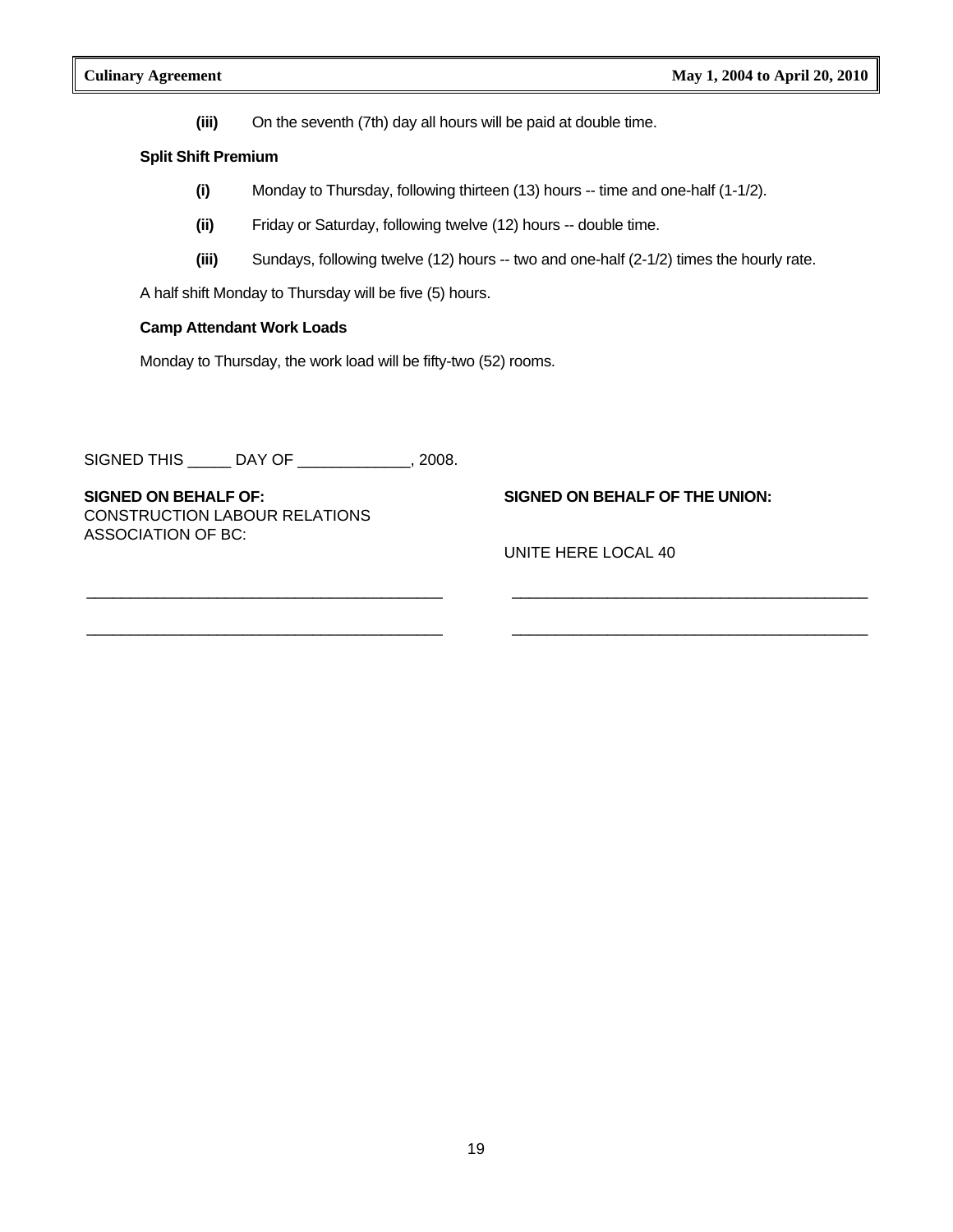#### **WORKLOAD OF CAMP ATTENDANTS**

 It is hereby understood that a joint management/union committee shall be formed to address the issue of the workloads for Camp Attendants. This committee shall make recommendations to the respective negotiating committee on or before the third anniversary (May 1, 1996) of the 1994-1998 collective agreement.

\_\_\_\_\_\_\_\_\_\_\_\_\_\_\_\_\_\_\_\_\_\_\_\_\_\_\_\_\_\_\_\_\_\_\_\_\_\_\_\_\_ \_\_\_\_\_\_\_\_\_\_\_\_\_\_\_\_\_\_\_\_\_\_\_\_\_\_\_\_\_\_\_\_\_\_\_\_\_\_\_\_\_

SIGNED THIS \_\_\_\_\_ DAY OF \_\_\_\_\_\_\_\_\_\_\_\_\_, 2008.

**SIGNED ON BEHALF OF: SIGNED ON BEHALF OF THE UNION:**  CONSTRUCTION LABOUR RELATIONS ASSOCIATION OF BC:

UNITE HERE LOCAL 40

\_\_\_\_\_\_\_\_\_\_\_\_\_\_\_\_\_\_\_\_\_\_\_\_\_\_\_\_\_\_\_\_\_\_\_\_\_\_\_\_\_ \_\_\_\_\_\_\_\_\_\_\_\_\_\_\_\_\_\_\_\_\_\_\_\_\_\_\_\_\_\_\_\_\_\_\_\_\_\_\_\_\_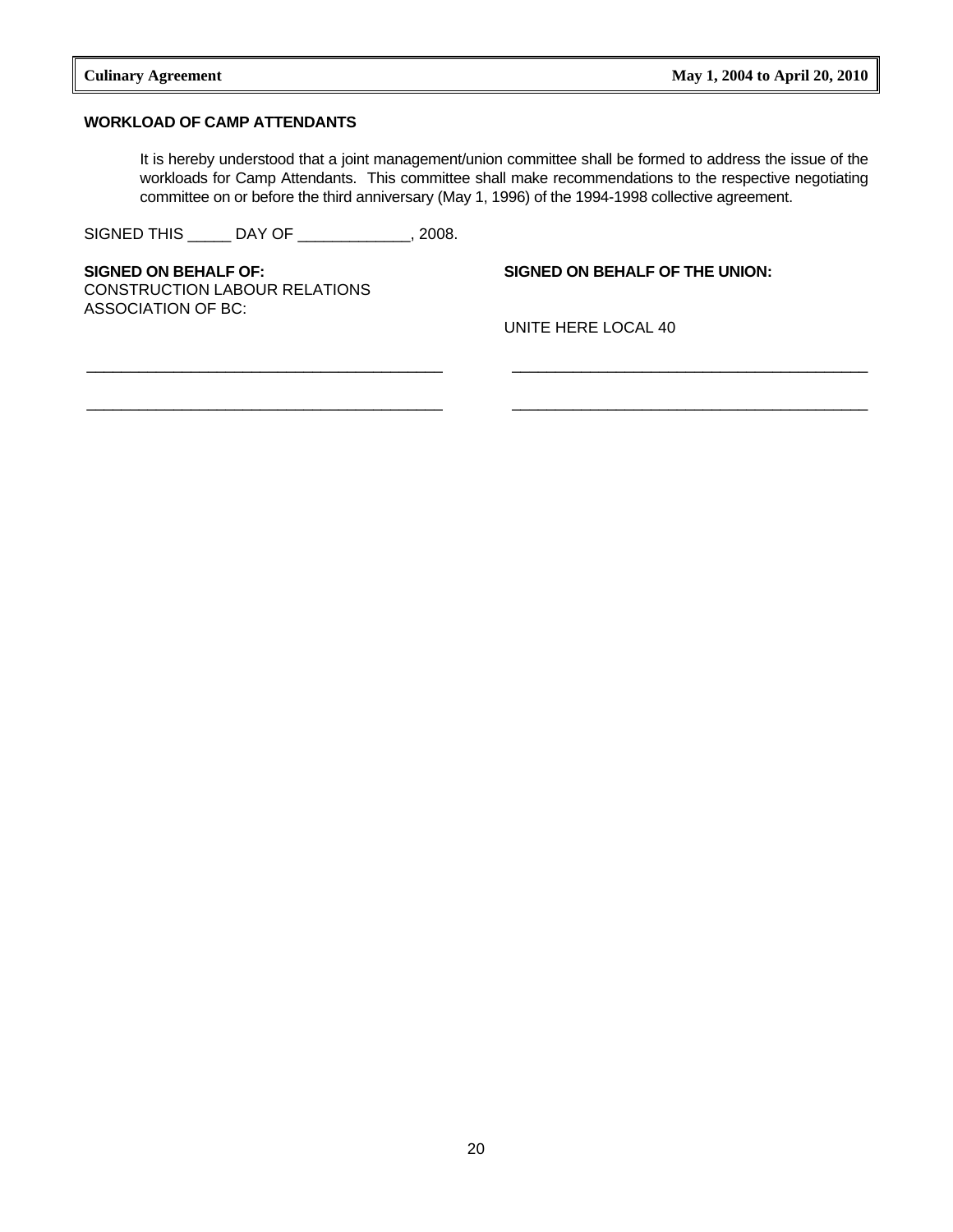#### **LETTER OF UNDERSTANDING**

#### **BY AND BETWEEN:**

#### **CONSTRUCTION LABOUR RELATIONS ASSOCIATION OF B.C.**

**AND:** 

#### **UNITE HERE UNION LOCAL 40**

#### **POSSIBLE INTRODUCTION OF GOVERNMENT PROGRAMS**

 In the event that the government of British Columbia were to introduce legislation requiring the Employers covered by this agreement to make financial contributions towards the provision of services currently provided by the B.C. Medical Service Plan or by either of the dental or extended Health Care Plans provided by trustees of the Health Care Plan referred to in Article 15 of this agreement, it is agreed that the following steps will be followed by the parties to this agreement.

- **1.** Representatives of the parties to this agreement will meet with the administrator of the Health Care Plan, in order to be advised of the hourly amount of the Employer contributions which is used to pay the cost of any such plan which has been made the subject of legislated Employer contributions.
- **2.** With effect from the date when any legislated employer-financed contributions are commenced, the Employer contributions made to the Health Care Plan pursuant to Article 15 of this agreement, shall be reduced by the amount agreed to by the parties, following such advice as will have been provided by the Plan Administrator.
- **3.** In the event of a failure on the part of the parties to agree upon an amount or the effective date of any reduction in the Employer contribution to the Health Care Plan, either party may refer the matter to a single arbitrator that is mutually agreeable to both parties. If no agreement on said arbitrator is reached, the parties may apply to the Ministry of Labour for appointment of an arbitrator.

SIGNED THIS \_\_\_\_\_ DAY OF \_\_\_\_\_\_\_\_\_\_\_\_\_, 2008.

**SIGNED ON BEHALF OF: SIGNED ON BEHALF OF THE UNION:**  CONSTRUCTION LABOUR RELATIONS ASSOCIATION OF BC: UNITE HERE LOCAL 40

\_\_\_\_\_\_\_\_\_\_\_\_\_\_\_\_\_\_\_\_\_\_\_\_\_\_\_\_\_\_\_\_\_\_\_\_\_\_\_\_\_ \_\_\_\_\_\_\_\_\_\_\_\_\_\_\_\_\_\_\_\_\_\_\_\_\_\_\_\_\_\_\_\_\_\_\_\_\_\_\_\_\_

\_\_\_\_\_\_\_\_\_\_\_\_\_\_\_\_\_\_\_\_\_\_\_\_\_\_\_\_\_\_\_\_\_\_\_\_\_\_\_\_\_ \_\_\_\_\_\_\_\_\_\_\_\_\_\_\_\_\_\_\_\_\_\_\_\_\_\_\_\_\_\_\_\_\_\_\_\_\_\_\_\_\_